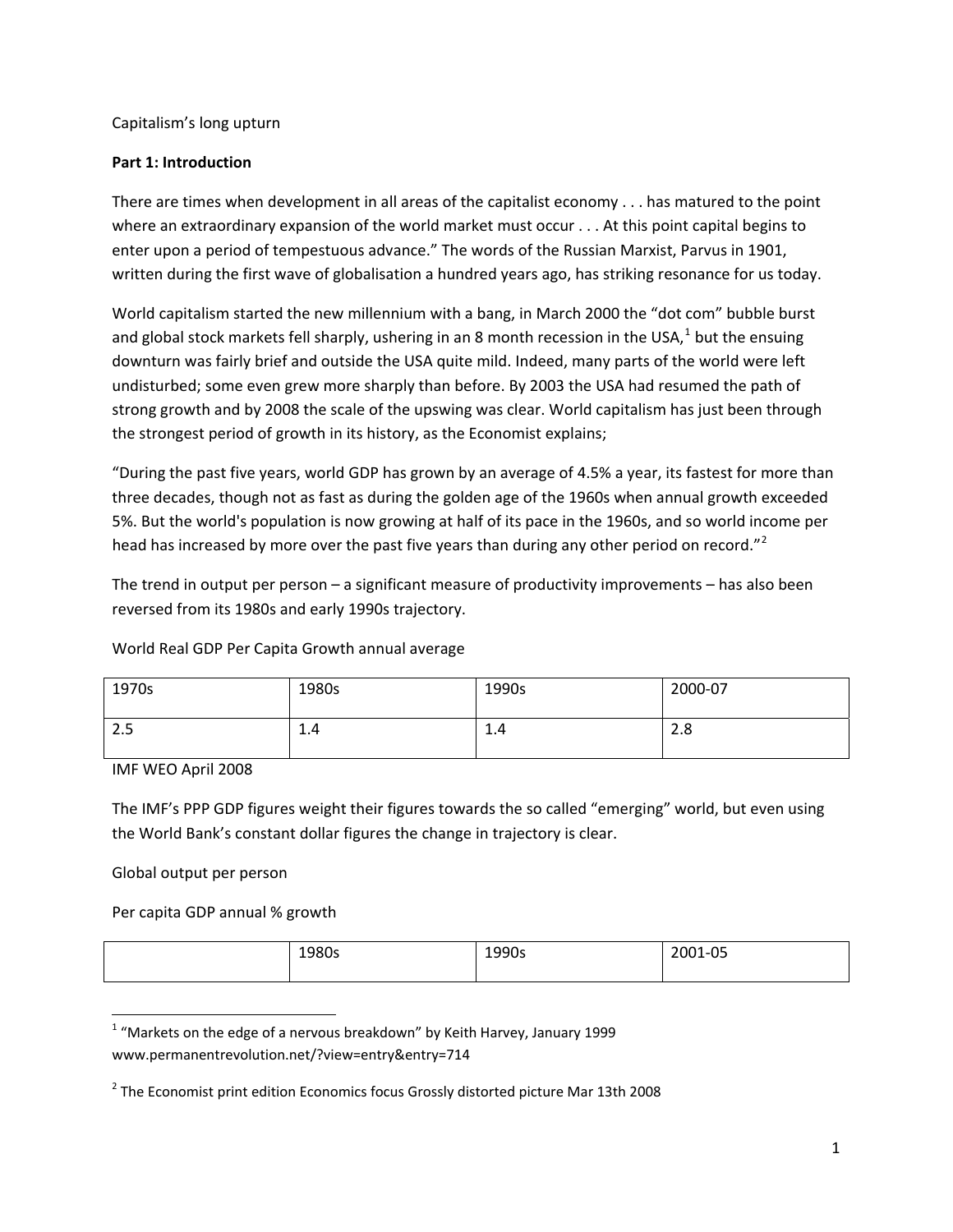| World                 | 1.3 |     |     |
|-----------------------|-----|-----|-----|
| High Income countries | 2.5 | 1.8 | 1.6 |
| Developing countries  | 0.7 | 1.5 | 3.7 |

Source: World Bank, "Prospects for the Global Economy", 2005

In short, this table shows the continued decline in per capita output within the "mature" (that is, ageing) imperialist nations has been more than offset by the dynamism of growth in the former workers' states and large semi‐colonies.

But this assessment of world capitalism is far from uncontested on the left. In recent months, and particularly as the depth of the US sub‐prime crisis and credit crunch have become apparent, Marxist writers including, Lynn Walsh, Peter Taaffe, Hillel Ticktin, Chris Harman and Robert Brenner, have all asserted that capitalism remains stuck in the period of stagnation and crisis which characterized it from the early 1970s onwards Robert Brenner summarized this position well in February 2008;

"The years since the start of the current cycle, which originated in early 2001, have been worst of all. GDP (Gross Domestic Product) growth in the United States has been the slowest for any comparable interval since the end of the 1940s, while the increase of new plant and equipment and the creation of jobs have been one third and two thirds, respectively, below postwar averages. Real hourly wages for production and non supervisory workers, about 80% of the labor force, have stayed roughly flat, languishing at about their level of 1979.

Nor has the economic expansion been significantly stronger in either western Europe or Japan. The declining economic dynamism of the advanced capitalist world is rooted in a major drop in profitability, caused primarily by a chronic tendency to overcapacity in the world manufacturing sector, going back to the late 1960s and early 1970s." $3$ 

While there are differences in emphasis between these theorists, the essential message is the same ‐ that the growth of world capitalism with globalisation has not been on a scale, to decisively change the direction of the world economy and what little growth there has been over the last few years, has been the result of various speculative bubbles.

In contrast this paper argues that these changes have been exactly strong enough to open up a new upward long wave in the world economy and that through an assessment of a wide range of empirical data and theoretical argument it is possible to establish just that. In fact even among those who recognized the significance of this change in direction in the world economy, there has been a tendency to underestimate their significance, as Goldman Sachs remarked recently, referring to their 2001<sup>[4](#page-1-1)</sup> paper on the BRICs (Brazil, Russia, India, China) economies;

<span id="page-1-0"></span><sup>3</sup> Devastating Crisis Unfolds Bob Brenner, for the ATC editors Feb 2008

<span id="page-1-1"></span><sup>4</sup> Goldman Sachs *Global Economics Paper* Building Better Global Economic BRICs, published on November 30, 2001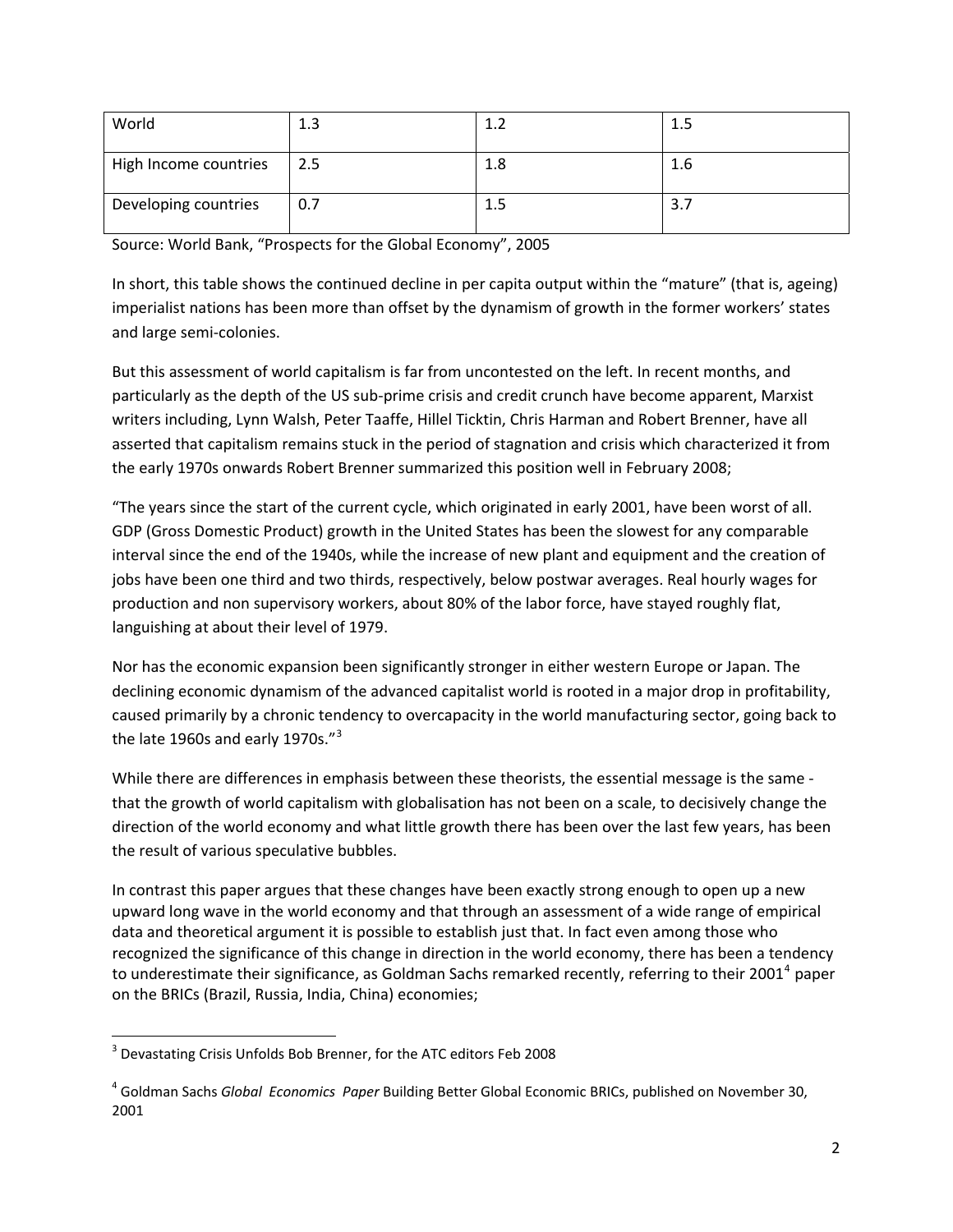"In our 2001 paper, we argued that the BRIC economies would make up more than 10% of world GDP by the end of this decade. In fact, as we near the end of 2007, their combined weight is already 15% of the global economy. China is poised to overtake Germany this year to become the third-largest economy in the world."<sup>[5](#page-2-0)</sup>

What Brenner describes, as the "chronic tendency to overcapacity in the world manufacturing", ignores the growth of world manufacturing outside of its traditional heartlands. Consider automobile production.

|           | 2007       | 2006                    | <b>2005</b> | 2004      | 2003      | 2002                                                                                    | 2001      | 2000      | 1999      |
|-----------|------------|-------------------------|-------------|-----------|-----------|-----------------------------------------------------------------------------------------|-----------|-----------|-----------|
| World     | 73,101,695 | 69.257.914              | 66,482,439  |           |           | 64,496,220 60,663,225 58,994,318 56,304,925 58,374,162 56,258,892                       |           |           |           |
| G5        | 33,359,913 |                         |             |           |           | 33,385,440 33,856,139 33,593,388 33,374,313 33,431,094 32,207,213 33,629,523 33,761,858 |           |           |           |
| $Ex$ -cpe | 14,116,909 | $ 11,533,146$ 9,347,231 |             | 8,552,835 | 7,275,414 | 5,933,421                                                                               | 4,991,232 | 4,753,512 | 4.499.684 |

Annual automobile production<sup>[6](#page-2-1)</sup>

Source: OICA

Between 1999 –2007 world automobile production grew by 29.9%. But the output of the G5 shrunk by – 1.2%, there was a chronic overcapacity of manufacturing production, but only in the older industrial economies. As globalisation enabled the major manufacturers to move their production to more efficient centers abroad, the output situated in their domestic economies fell marginally, but it surged abroad, the output of the former centrally planned economies grew by 213.7%.

The growth of world manufacturing outside of the older industrial economies, more than offset their decline and as a result, the G5's proportion of world output fell from 1999 60% to 2007 45.6%, while the proportion of world output of the ex‐cpe's grew from 1999 8% to 2007 19.3%.

But even the rapid expansion of output in the so-called emerging markets since the turn of the millennium, underestimates the impact of the growth of world capitalist production with the restoration of capitalism in the former non‐capitalist centrally planned economies between 1990‐95.

## **Part 2: Stalinist collapse: The end of planned economies ‐the effect on world capitalist output**

In the early 1990s the planned economies of the ex‐USSR and Eastern Europe collapsed swiftly. In China a long process of gradual market reform reached the tipping point between 1991‐95 when capitalism was restored, by 1995 the majority of exchanges in the Chinese economy were at market prices. In 1978

<span id="page-2-0"></span><sup>5</sup> Goldman Sachs BRICS AND BEYOND November 2007

<span id="page-2-1"></span><sup>6</sup> (G5 – USA, Japan, Germany, France, UK) (ex‐centrally planned economies (ex‐cpe) Uzbekistan, Ukraine, Slovenia, Slovakia, Serbia, Russia, Poland, Hungary, Czech Republic, China)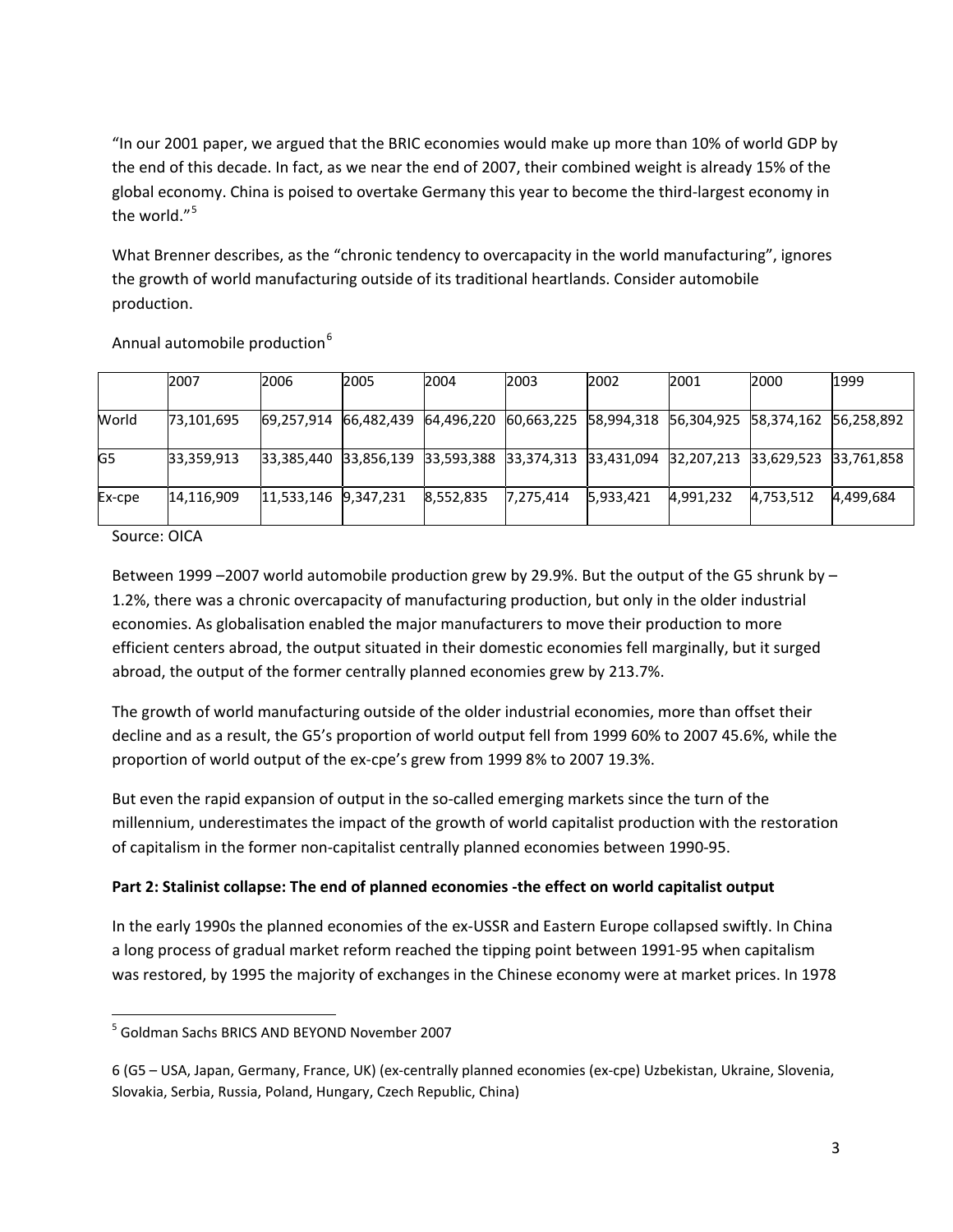all Chinese producer goods had their prices fixed by the state, by 2003 just 10% of them did. In the retail sector, in 19[7](#page-3-0)8 97% of prices were fixed by the state, in 2003 just 2.6%<sup>7</sup> were. The abolition of the social welfare system through the 1980s, the so-called "iron rice bowl", lead to unemployment and inflation providing the spark for the Tiannanmen uprising. But nonetheless by 1995, the Chinese state has overseen the transformation of a planned economy into a capitalist one.

Across the CIS and Eastern Europe privatisations sold entire industries for almost nothing. Society collapsed. In Russia life expectancy fell by 10 years through the course of the decade. Chauvinist and nationalist wars destroyed whole nations.

Initially the effects on world capitalism was limited, this first phase of globalisation from around 1990‐ 2000, could be described as one of looting. For the creation of capitalist production it was necessary to destroy the plan and produce according to the law of value or profit motive. The brutal transition from the planned production of the former workers' states to the unplanned production of capitalist market, destroyed vast swathes of the economy and resulted in a massive fall in the output of these economies and their notional GDP.

But this collapse in output was a collapse not of capitalist production, but of planned production, it was not a decline in the capitalist economy, but the creation of it.

| Region/country | $1991 -$<br>2000b | 2001 | 2002 | 2003 | 2004 | 2005 | 2006c |
|----------------|-------------------|------|------|------|------|------|-------|
| South-East     | $-4.2$            | 5.9  | 5.2  | 7.1  | 7.7  | 6.4  | 7.5   |
| Europe and CIS |                   |      |      |      |      |      |       |
| South-East     | $-0.9$            | 4.8  | 4.7  | 4.3  | 6.2  | 4.7  | 6.2   |
| Europe         |                   |      |      |      |      |      |       |
| <b>CIS</b>     | $-5.0$            | 6.2  | 5.4  | 7.8  | 8.1  | 6.8  | 7.7   |
| Russian        | $-4.7$            | 5.1  | 4.7  | 7.3  | 7.2  | 6.4  | 6.7   |
| Federation     |                   |      |      |      |      |      |       |

WORLD OUTPUT GROWTH, 1991–2007a (Annual percentage change)

Source: UNCTAD Trade and Development report 2007

The fall of output in the 1990s accurately reflected the collapse of the planned economy, and the recovery of these, now capitalist economies since the turn of the millennium, but UNCTAD measures the destruction of the central plan, which is what the 1990s decline is, as the destruction of capitalist production. Consequently, an addition to the world capitalist market is measured as a subtraction from

<span id="page-3-0"></span>  $<sup>7</sup>$  OECD 2005</sup>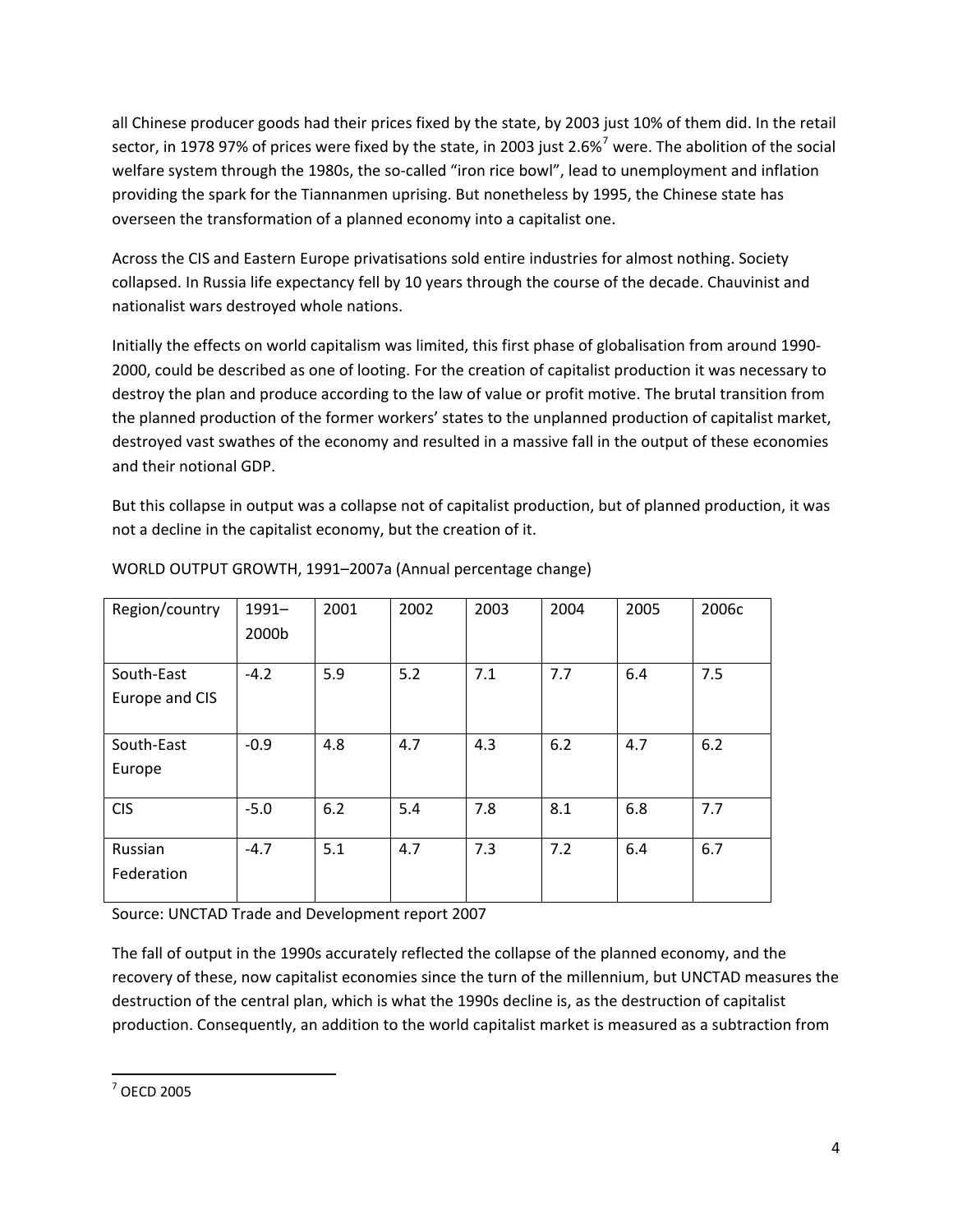it. In reality, the decline in material production in these states is at the same time a net addition to global value production.

This trend can be illustrated by looking at the global steel industry. Steel is an absolutely fundamental guide to the health of the capitalist economy and since the turn of the century it has been growing extremely fast.

The steel production of the centrally planned economies, USSR, Hungary, Poland and China<sup>[8](#page-4-0)</sup> was in 1990 224,120 million metric tones (MMT) or 48% of the capitalist total of 1990 495,775 MMT. As capitalist restoration destroyed the plan, output in the now CIS fell from 1990 153,927 MMT to 1999 83,117 MMT, a collapse of – 46%. But this was the collapse of the central plan, not the collapse of capitalism, it was the creation of 83,117 MMT of capitalist steel output from nothing. It's subsequent recovery to 2006 119,557 MMT, while still not attaining the levels of the planned economy, nonetheless demonstrates how the transformation of central planning to capitalism has added renewed dynamism to capitalist manufacturing.

In contrast in the 1980s a period world capitalist steel production actually declined from 1980 454,035 MMT to 1989 440,426 MMT since then it has grown almost three fold to 2006 1,218,343 MMT.

And this pattern of a massive one off expansion of capitalist manufacturing production with the addition of the output of the former centrally planned economies can be repeated across all commodities.

The growth of capitalist manufacturing production with the addition of the output of the ex-centrally planned economies (CPE) selected commodities.

| Commodity                     | World      | World      | World      | World      | World         | World      | World      | Ex-CPE %    | Ex-CPE%     | Ex-CPE %    |
|-------------------------------|------------|------------|------------|------------|---------------|------------|------------|-------------|-------------|-------------|
|                               | capitalist | capitalist | capitalist | capitalist | capitalist    | capitalist | capitalist | addition to | addition to | addition to |
|                               | Output     | Output     | Output     | Output     | Output        | Output     | Output     | capitalist  | capitalist  | capitalist  |
|                               |            |            |            |            |               |            |            | output      | output      | output      |
|                               | 1980       | 1989       | 1999       | 2006       | % increase    | % increase | % increase |             |             |             |
|                               |            |            |            |            | 1980-1989     | 1990-1999  | 2000-2006  | 1991        | 2000        | 2006        |
| Electricity<br>terawatt hours | n/a        | 9279       | 15407      | 19028      | n/a           | 59%        | 51%        | 27%         | 23%         | 31%         |
| Coal million                  | 2116       | 2560       | 4544       | 6195       | 21%           | 79%        | 34%        | 85%         | 78%         | 106%        |
| tonnes                        |            |            |            |            |               |            |            |             |             |             |
|                               | (1981)     |            |            |            | $(1981 - 89)$ |            |            |             |             |             |
| Gas million                   | 898        | 1047       | 2189       | 2586       | 17%           | 97%        | 22%        | 65%         | 42%         | 42%         |
| tonnes oil                    |            |            |            |            |               |            |            |             |             |             |
| equivalent                    |            |            |            |            |               |            |            |             |             |             |
| (MTOE)                        |            |            |            |            |               |            |            |             |             |             |
|                               |            |            |            |            |               |            |            |             |             |             |
| Primary energy                | 4798       | 5779       | 9308       | 10878      | 18%           | 61%        | 20%        | 37%         | 29%         | 37%         |
| consumption                   |            |            |            |            |               |            |            |             |             |             |
| (MTOE)                        |            |            |            |            |               |            |            |             |             |             |
|                               |            |            |            |            |               |            |            |             |             |             |

<span id="page-4-0"></span> <sup>8</sup> World Steel Organisation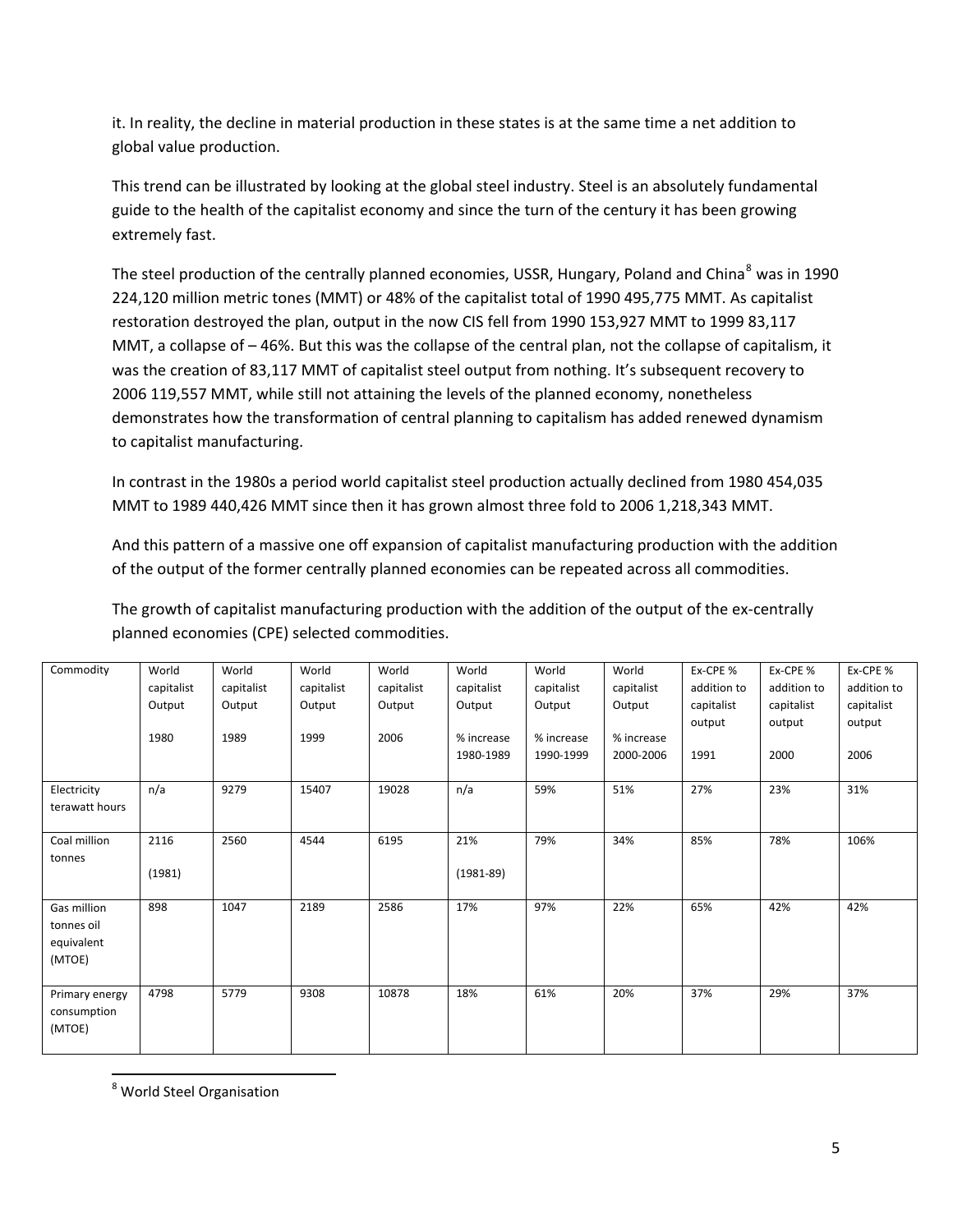| Steel                   | 454,035 | 440,026 | 771,188 | 1,218,343 | $-3%$  | 56% | 47%         | 43%    | 43% | 87% |
|-------------------------|---------|---------|---------|-----------|--------|-----|-------------|--------|-----|-----|
| Million Metric          |         |         |         |           |        |     |             | (1993) |     |     |
| Tonnes (MMT)            |         |         |         |           |        |     |             |        |     |     |
|                         |         |         |         |           |        |     |             |        |     |     |
| <b>World Capitalist</b> | 621,806 | 559,788 | 785,523 | 959,964   | $-11%$ | 30% | 21%         | 12%    | n/a | n/a |
| Merchant Fleet          |         |         |         |           |        |     |             |        |     |     |
|                         |         |         |         | (2005)    |        |     | $(2000-05)$ | (1990) |     |     |
| Dead weight             |         |         |         |           |        |     |             |        |     |     |
| tons thousands          |         |         |         |           |        |     |             |        |     |     |
|                         |         |         |         |           |        |     |             |        |     |     |

(Assuming the restoration of capitalism is between 1991‐95)

Sources: BP Statistical Review of World Energy<sup>[9](#page-5-0)</sup> June 2007, World Steel Organisation 2007, UNCTAD 2007 author's calculations

In every instance the addition of the output of the centrally planned economies provided world capitalist production with a massive one off increase. As capitalism was restored the output of the former central plan declined – but capitalist production increased.

Depending on the measure used, the addition of the output of the former workers' states added between 6% (World Bank GDP 2000 Constant Dollar measures) to 26% (GDP Geary Kharamis PPP measures) to the size of the world market, these figures are open to debate but more important than the amount was the effect, the renewed surge of capitalist manufacturing, but outside of its traditional heartlands since the turn of the millennium.

What appears as the deepening stagnation of the world capitalist economy through the 1990s is in fact the transformation of non‐capitalist property into capitalist property.

But even this growth surge understates the impact of the addition of this transformation of non‐ capitalist into capitalist production, as it only measures the addition to current production. Through capitalist restoration, the capitalists took over decade's worth of fixed capital production for free ‐ already paid for by the central plan. It cost the capitalists nothing. As it illustrated by the development of a Chinese housing market from the mid 1990s onwards, Goldman Sachs explain;

"Private housing purchases are classified as investment spending, following the conventional international practice. However, housing spending started from a nil base in 1998‐1999 and has since grown much more rapidly than GDP. Such a rapid structural change in household outlays has led to misperceptions of a declining consumption‐to‐GDP ratio and therefore weak consumer demand in recent years."[10](#page-5-1)

<span id="page-5-0"></span> <sup>9</sup> <http://www.bp.com/statisticalreview>

<span id="page-5-1"></span> $10$  Goldman Sachs BRICS AND BEYOND China's Investment Strength Is Sustainable p64 Nov 2007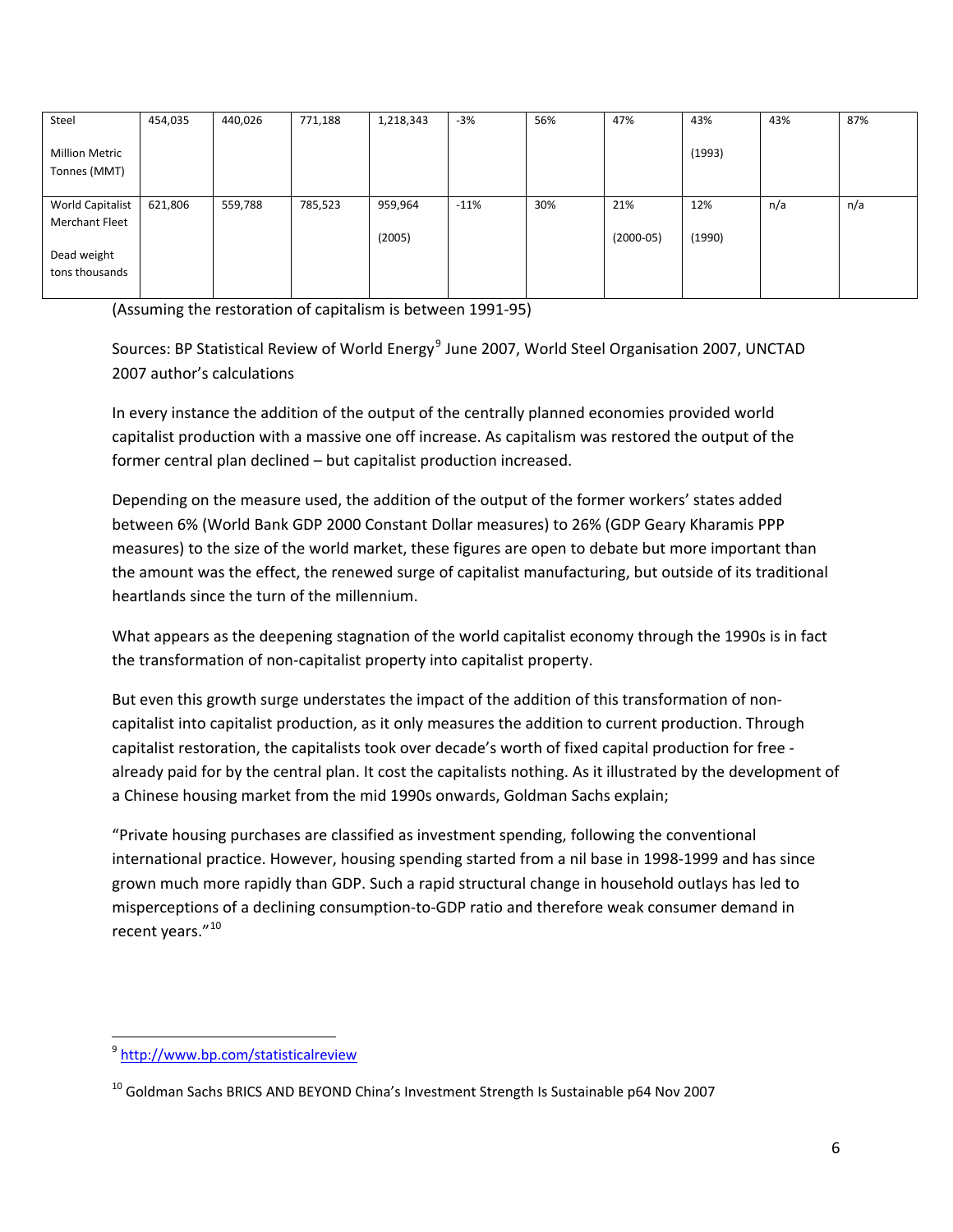The transformation of the means of production of the former centrally planned economies into fixed capital, massively distorts the typical measures of capitalist growth, which fail to account for this transformation.

This included whole cities, Shanghai, Beijing, Warsaw, Leningrad, Moscow and Prague, and their associated infrastructure, roads, ports, railways, electricity transmission systems, hydro dams etc.etc.etc. was transformed into fixed capital at little or no cost to world capitalism. This subsidized the emerging capitalist states by providing them with a free source of capital to exploit and resulted in very high productivity growth within them, as Goldman Sachs explain about Russia;

"Growth over the last eight years has been 'investment‐free', with fixed capital expenditures a mere 18% of GDP. While this is much better than in the 1990s, it is far below the investment rates of other fast growing emerging markets. This has been possible thanks to the country's extensive Soviet-era infrastructure and underutilized capacity. As a result, labour productivity has grown by an impressive 6.0% annually, as underemployment has disappeared. $"^{11}$  $"^{11}$  $"^{11}$ 

This addition massively reduced the worldwide organic composition of capital and provided the basis for the powerful upswing of the world capitalist economy since the turn of the millennium. This has meant that these states in particular have seen a surge in the rate of profit owing to the very low organic composition of capital in them, as the newly founded capitalist states have been able to exploit masses of fixed capital which cost them nothing.

The capitalists have torn down their barriers to foreign trade and investment, and so exposed billions among their youthful populations to exploitation.

## **Part 3: World trade: The globe got smaller**

World trade is now expanding faster than during the 1970s, a period which included the tail end of the long boom. This expansion is sweeping whole new populations into the scope of the world economy.

World trade annual average % growth

| 1970s | 1980s | 1990s | 2000-06 |
|-------|-------|-------|---------|
| 6.6   | 4.5   | 6.5   | 6.7     |

Or when measured according to the periodisation of the long wave;

### World trade Annual average % growth in

| 1974-92 | 1993-06 |
|---------|---------|
| 4.8     | 6.9     |

<span id="page-6-0"></span>  $^{11}$  Goldman Sachs BRICS AND BEYOND Russia: A Smooth Political Transition p34 Nov 2007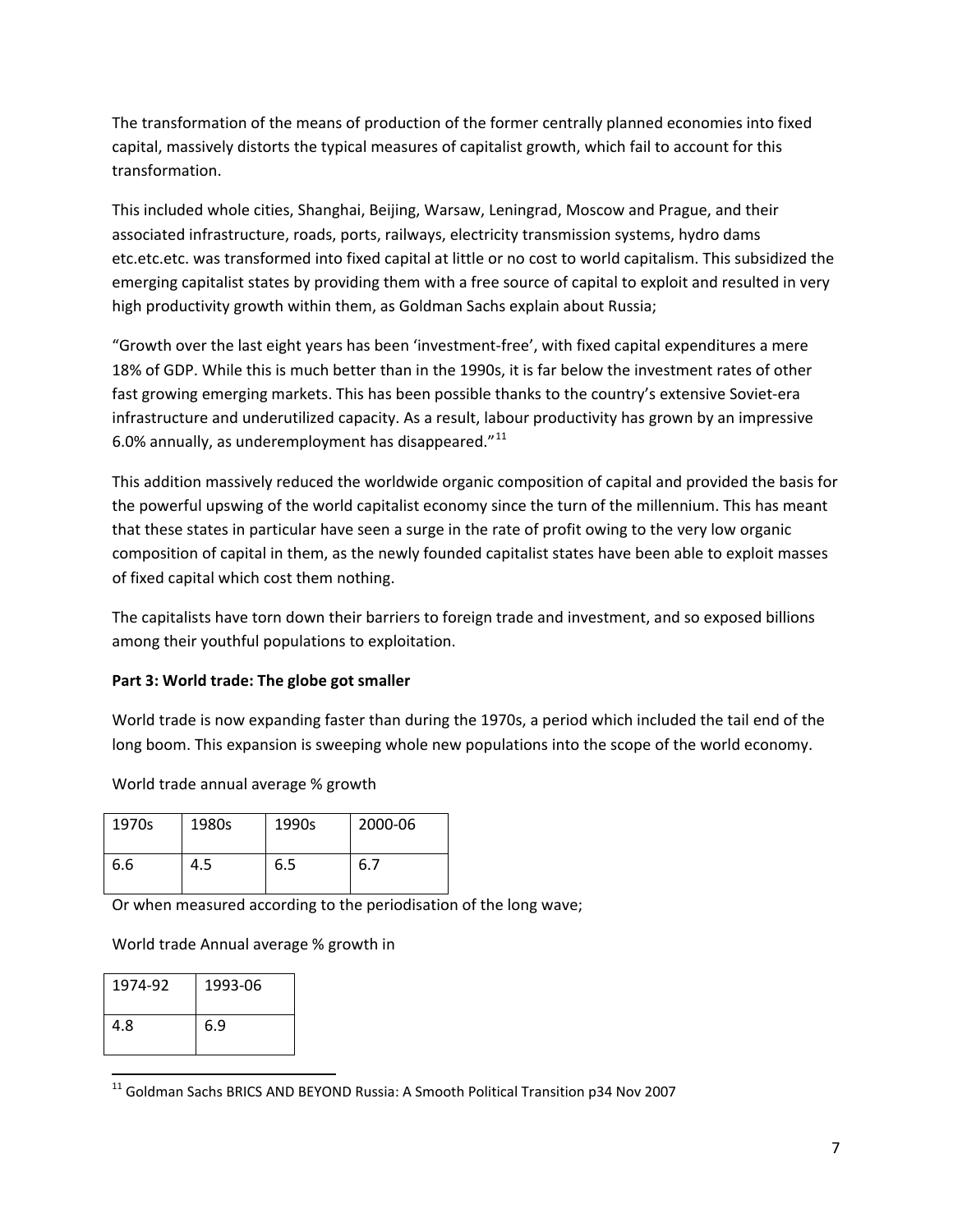#### Source: IMF WEO Spring 2006

The expansion of trade is not simply in the sale of finished goods, but the creation of whole new manufacturing processes – a new international division of labour; commodities are no longer produced in single vertically integrated plants, but in both horizontally and vertically separate plants across national boundaries. This allows multinationals to achieve greater economies of scale and enhanced levels of productivity. In addition, this openness has depressed wage growth in the OECD by creating a genuinely international labour market in many sectors, and has allowed these same firms to earn more super profits than before, and repatriate more easily, from foreign subsidiaries. But the destruction of the Stalinist states also removed a powerful prop for major countries of the global south to lean upon, in order to resist the pressures of the USA for greater openness. This reshaping of the world geopolitical settlement resulted in the opening up of countries like India and Brazil to the greater exploitation of imperialism. As UNCTAD explained:

"The expansion of international production has been facilitated by virtually all countries through changes in their regulatory environments. Over the period 1991‐1999, 94 per cent of the 1,035 changes worldwide in the laws governing foreign direct investment (FDI ) created a more favourable framework for FDI . Complementing the more welcoming national FDI regimes, the number of bilateral investment treaties – concluded increasingly also between developing countries – has risen from 181 at the end of 1980 to 1,856 at the end of 1999." <sup>[12](#page-7-0)</sup>

The opening up of these formerly relatively closed economies enabled a genuinely integrated global production system to develop. The level of trade at every point of the production process and in final sales has exploded. UNCTAD again:

"Evidence on the expansion of international production over the past two decades abounds. Gross product associated with international production and foreign affiliate sales worldwide, two measures of international production, increased faster than global GDP and global exports, respectively. Sales of foreign affiliates worldwide (\$14 trillion in 1999, \$3 trillion in 1980) are now nearly twice as high as global exports, and the gross product associated with international production is about one‐tenth of global GDP, compared with one-twentieth in 1982."<sup>[13](#page-7-1)</sup>

And critically the direction of trade has changed as well, with the emerging markets now providing an increasing proportion of both world imports and exports. Since the turn of the millennium all these states have grown very rapidly. This is dramatically illustrated by the proportion of raw materials flowing to China as described by JP Morgan<sup>[14](#page-7-2)</sup>;

<span id="page-7-0"></span><sup>&</sup>lt;sup>12</sup> UNCTAD World Investment Report 2000 Overview

<span id="page-7-1"></span><sup>&</sup>lt;sup>13</sup> Ibid. The expansion of trade has been enhanced by the new patterns of investment, since one third or more of such commerce is between branches of the same multinationals, proof of Lenin's statement in 1916 that "the export of capital thus becomes a means of encouraging the export of commodities."

<span id="page-7-2"></span> $14$  JP Morgan Economic Research Global Data Watch April 4, 2008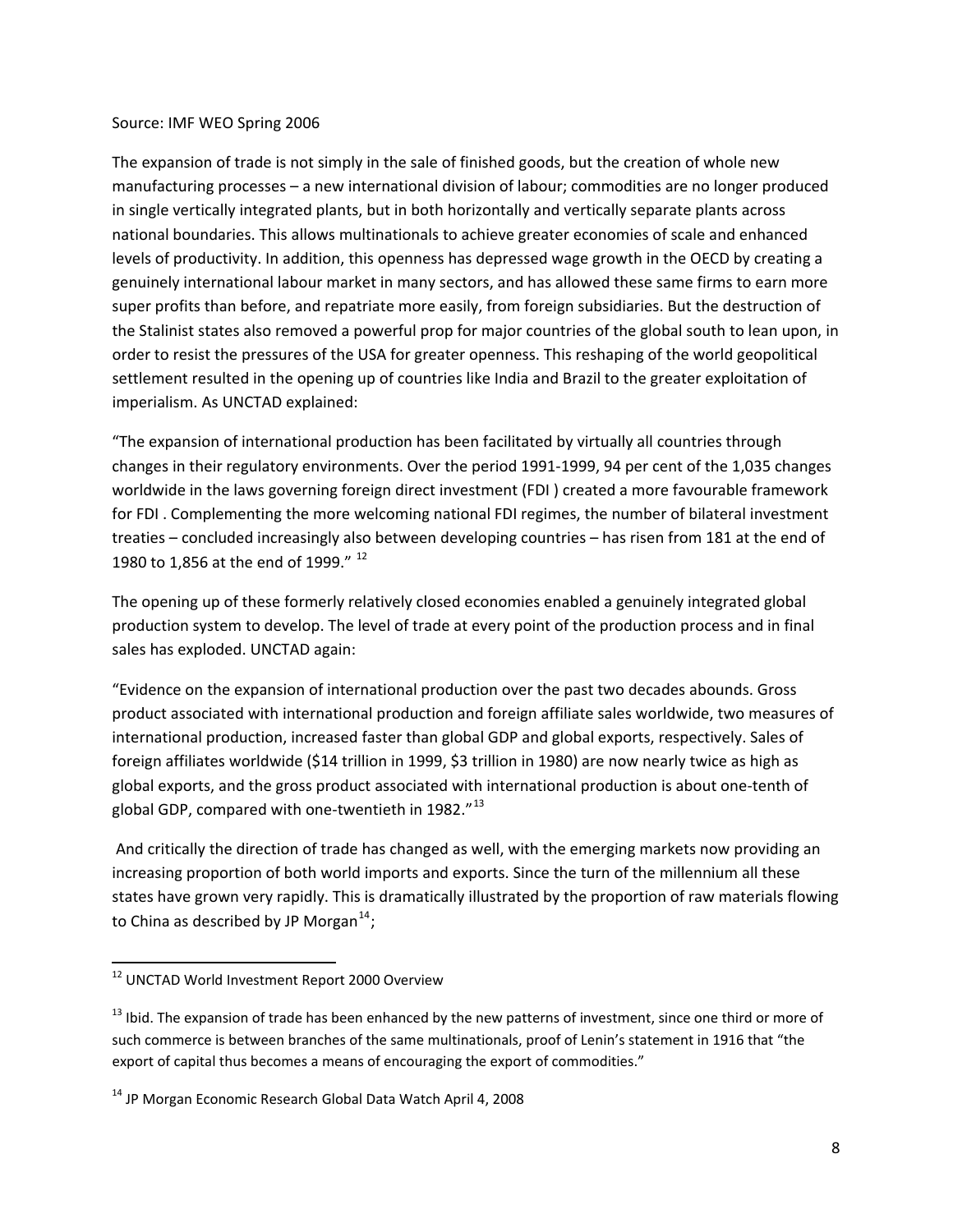China and the global commodity market

|                                     | 2004 | 2005  | 2006  | 2007 |
|-------------------------------------|------|-------|-------|------|
| Steel - % of global demand          | 28.0 | 31.4  | 35.3  | 36.8 |
| % of global growth                  | 41.6 | 81.7  | 105.7 | 68.8 |
| Iron ore - % of global demand       | 38.3 | 45.0  | 50.0  | 53.3 |
| % of global growth                  | 75.4 | 107.1 | 86.1  | 71.2 |
| Aluminum - % of global demand       | 19.8 | 21.3  | 25.4  | 31.3 |
| % of global growth                  | 32.7 | 57.3  | 69.4  | 85.2 |
| Primary nickel - % of global demand | 11.3 | 12.2  | 18.9  | 21.6 |
| %of global growth                   | 33.7 | 34.0  | 56.8  | 94.0 |
| Copper -% of global demand          | 21.1 | 22.7  | 22.7  | 24.6 |
| % of global growth                  | 40.4 | 61.8  | 26.9  | 67.9 |
| Coal -% of global demand            | 27.3 | 28.1  | 28.6  | na   |
| % of global growth                  | 27.6 | 102.8 | 43.3  | na   |
| Oil - % of global demand            | 8.2  | 8.2   | 8.6   | 8.7  |
| % of global growth                  | 33.7 | 31.2  | 51.9  | 30.0 |

And is reflected in the rising nominal dollar value of the emerging markets, as the recovery of raw materials prices, since the slump of the mid 1990s has been combined with rapidly growing GDP and consequent sharp rises in the exchange rate of these economies. The nominal dollar value of the GDP of Brazil has more than doubled; India and China have increased nearly three‐fold, while Russia has grown six-fold since 2000. And as a result, the purchasing power of these economies has dramatically accelerated over the last three years. Their imports have grown very fast, outpacing even the older imperialist nations. Fast‐paced growth has also meant that the global price of raw materials and energy has grown very fast and sucked in imports and pushed out exports at faster rate than the US. As Goldman Sachs puts it;

"The contribution of "other emerging markets" to total export growth has more than doubled in the past year due to the increased share of exports combined with a continuation of the strong growth rate. In the past two quarters (Q3/Q4 2007), the contributions to total Asian exports from "other emerging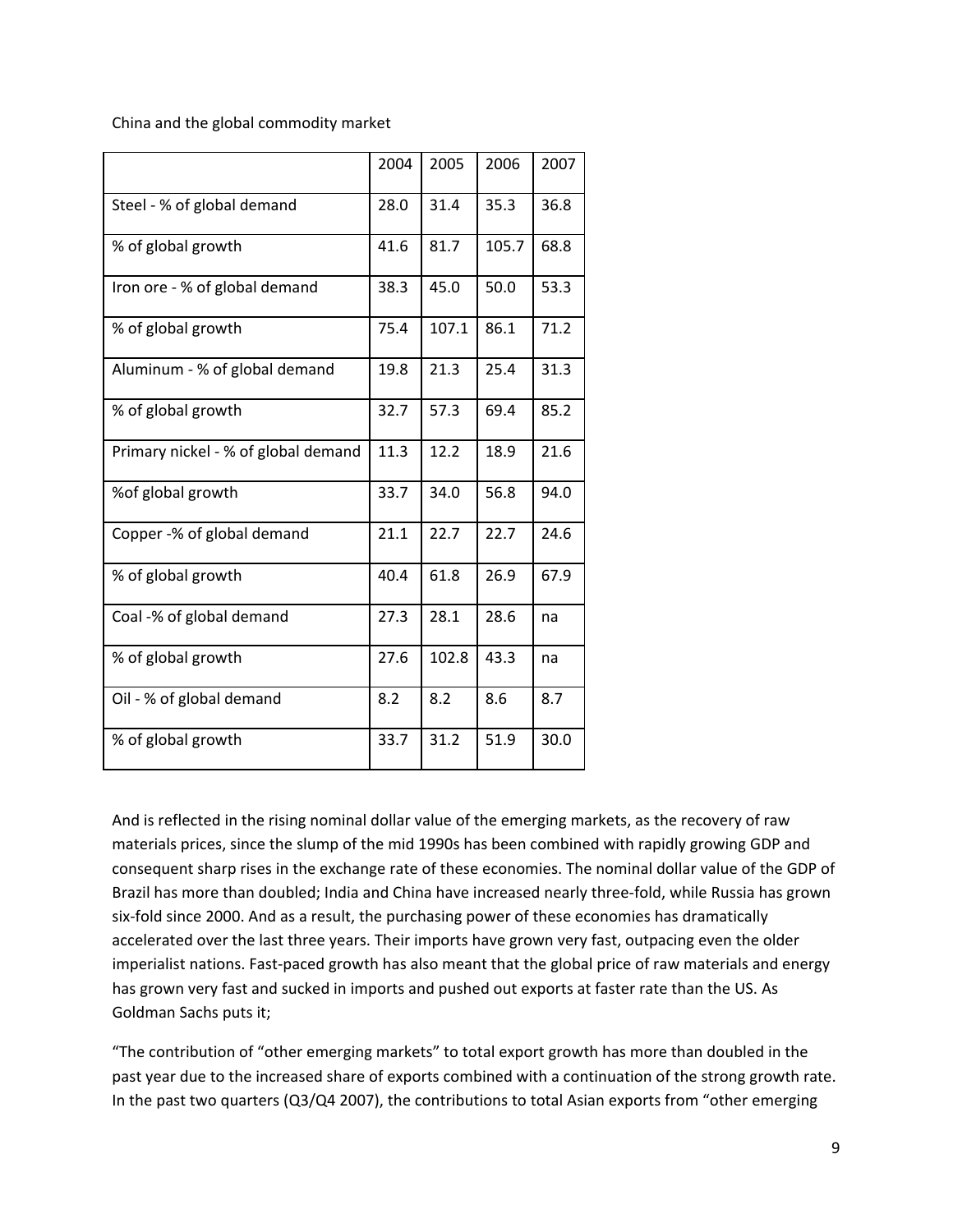market economies" (excluding China) were on par with those from all of the G‐3 (US, Japan, Germany) combined. The prolonged under‐performance of exports growth to the G‐3 has cut the G‐3's share of total Asian exports, with other emerging markets rising in importance. The share of the G‐3 in Asian exports has been falling since 2000, from around 50% to 40% in 2007 with no sign of an end in sight."[15](#page-9-0)

The ex-CPEs with a notional current price dollar GDP of around 2007 11% of world GDP, have added more export demand than the US, Japan and Germany (the G3) combined, economies which together total around 2006 41% of world GDP<sup>[16](#page-9-1)</sup>. In 2006 the ex-CPEs increased their value of exports by \$366,531 mn compared to the G3s combined increase of \$335,460 mn.

### **Part 4: Productivity revolution and investment**

By 1990 neo-liberal governments in the OECD had imposed far-reaching defeats on the working class. In the USA Reagan's anti‐union offensive in the early 1980s induced a sharp increase in rates of productivity. The value of wages as a proportion of GDP fell from a peak of around 68% of GDP in 1980 to 64% in 1982. In the UK, Thatcher achieved similar results, with the key defeat suffered by the miners in 1984‐85. These attacks have enabled the capitalists to significantly restore the conditions for profitable accumulation, by reducing the value of wages, if not their actual level, increasing productivity via speed-ups and the intensification of labour and privatisating whole swathes of what was formerly the public sector.

Through the course of the 1970s and 1980s neo‐liberal governments defeated the working class movement in key strategic centres, most notably the US and UK. This enabled the capitalists to squeeze more profits out of the workforce by making workers toil harder within any given working day and by reducing wages.<sup>[17](#page-9-2)</sup> But they also produced more from existing effort, by changing working patterns and introducing new methods of production.<sup>[18](#page-9-3)</sup>

Manufacturing productivity has shown a marked recovery in the USA since the low point of the 1980s. As Brenner notes:

"between 1993 and 1999, the rate of growth of manufacturing labour productivity was more than 50 per cent greater than that during the expansion [19](#page-9-4)82-90"<sup>19</sup>

Table 2.2. Output per employed person in manufacturing, 16 countries or areas, 1950‐2005

<span id="page-9-2"></span> $17$  Marxists call this increasing the rate of absolute surplus value.

<span id="page-9-3"></span> $18$  This is referred to as increasing relative surplus value and sign of the vitality of capitalism since it involves economising on the use of labour time to produce more rather than just forcing people to work harder.

<span id="page-9-4"></span> $19$  R Brenner, "The boom and the bubble", pp229-230. The Economist claims US "workers now produce over 30% more each hour they work than ten years ago" (15 July 2006).

<span id="page-9-0"></span> <sup>15</sup> Goldman Sachs Asia Economics Analyst Issue No: 08/02 January 28, 2008 p5

<span id="page-9-1"></span><sup>16</sup> UNCTAD statistical handbook 2007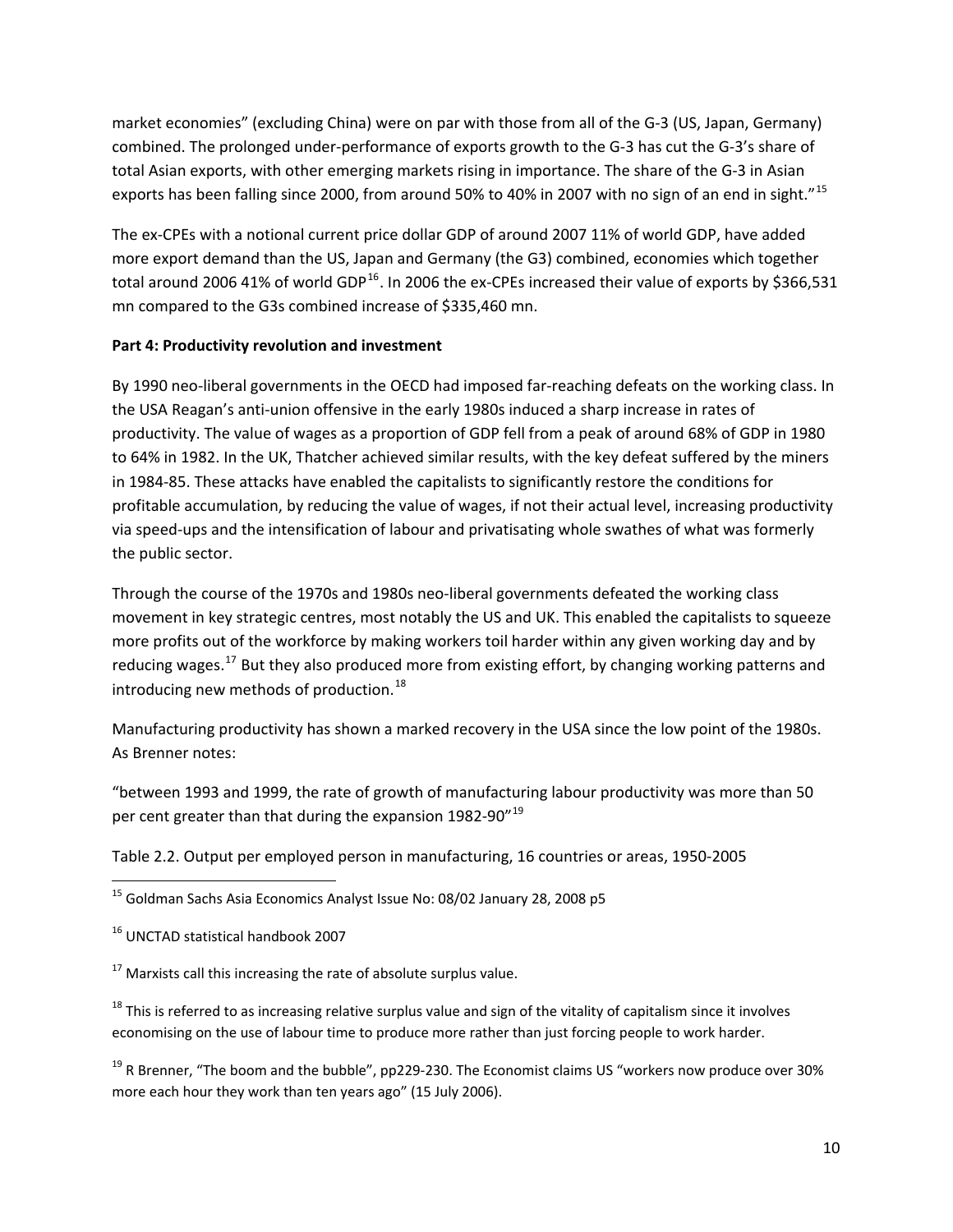### Average annual % change

|         | <b>USA</b> | Japan | France | Germany | UK   |
|---------|------------|-------|--------|---------|------|
| 1960s   | 3.0        | 10.34 | 7.11   | 5.68    | 3.42 |
| 1970s   | 2.57       | 5.82  | 3.86   | 3.58    | 2.02 |
| 1980s   | 3.31       | 3.42  | 3.82   | 1.17    | 4.09 |
| 1990s   | 4.18       | 2.55  | 4.17   | 2.67    | 2.49 |
| 2000-04 | 5.58       | 4.02  | 3.13   | 3.47    | 4.37 |

Source: U.S. Department of Labor, Bureau of Labor Statistics, February 2007

In those states where the imperialists failed to decisively confront and defeat their workers movements, predominantly in Japan but also in the core of the old EU, i.e. France, Germany and Italy, where the capitalists have adopted a far more incremental introduction of the neo‐liberal revolution than in either the USA or UK, the capitalists have generally failed to match the gains in productivity of the USA.

France is a partial exception here since the imposition of a shorter working week and higher minimum wage has led to a bout of labour-replacing capital investment which has seen significant improvements in productivity, even if at the cost of high unemployment levels.

But this revival of manufacturing productivity has not lead to a growth of the proportion of investment world wide, in fact quite the opposite, the level of investment have fallen as the cost of fixed capital has fallen, the emerging markets have exploited fixed capital inherited free from the former central plan and as business has hoarded profits;

"Instead of spending their past profits, [US] businesses are now accumulating them as cash".<sup>[20](#page-10-0)</sup>

This leads theorists like Robert Brenner and Chris Harman to assert that this decline in investment is a result of falling or low profit rates;

""Where does the "saving‐investment" gap itself come from? Why have firms failed to invest their past profits on the scale they once did? Studies of the advanced industrial economies show that there was a big drop in average rates of profit from the end of the 1960s through to the early 1980s."<sup>[21](#page-10-1)</sup>

<span id="page-10-0"></span> <sup>20</sup> Terrones and Cardarelli, 2005, p92.

<span id="page-10-1"></span> $21$  Chris Harman "From the credit crunch to the spectre of global crisis" ISJ 118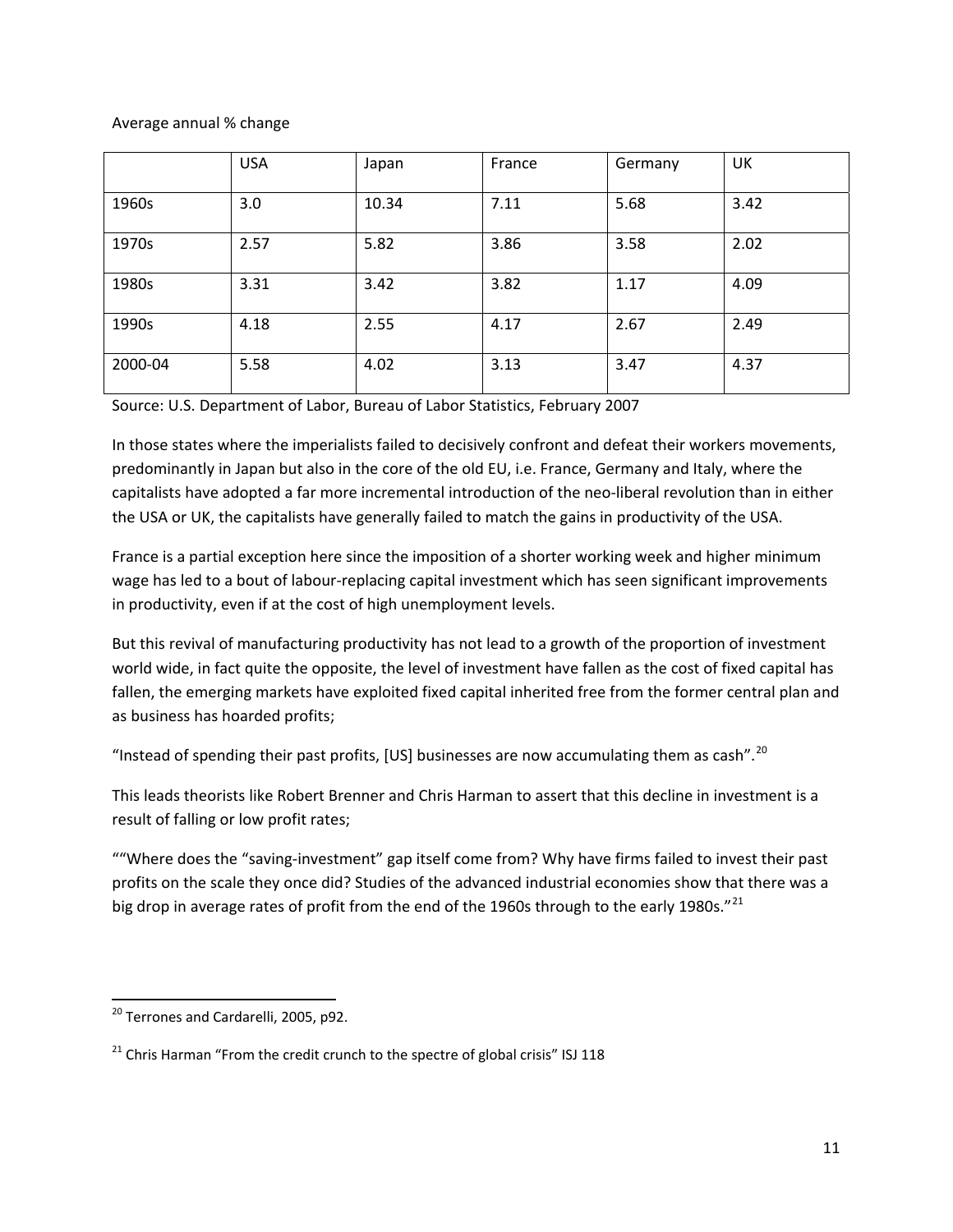In fact the amount of investment or the price of fixed capital is not directly related to the level of profit rates. Levels of investment in the USA since the turn of the millennium have been at their lowest levels since the 1950s i.e. the peak of the post war long boom.



Source: Bureau Economic Analysis 2006<sup>[22](#page-11-0)</sup>

When productivity was high in the 1950s/60s then the price of constant capital or fixed investment was low. As productivity slowed from the late 1960s onwards, then the price of wages and fixed capital rose and so did levels of investment rose as capitalists sought to replace expensive workers with expensive machines. If Harman's theory were correct then the period of capitalist growth and advance would be the crisis low profit years of the 1970s. Indeed his explanation of trends in profit rates and investment ignores the fact that the period of highest investment, the 1970s, was also the one with the lowest rate of profit.

"The present financial crisis is a symptom of the same underlying problem that has plagued world capitalism since the mid‐1970s. Increased exploitation has been able to stop a further downward plunge in the rate of profit, and even to restore it somewhat. But it has not been able to bring it back to a level that will persuade capital to invest sufficiently to avoid recurrent recessions."

If capitalist investment really did raise the rate of profit, then the whole basis of Marx's analysis of the tendency of the rate of profit to fall is wrong. If investment really did enable capitalists to avoid recurrent recessions, how come that the period with the most recessions, the 1970s and early 1980s was also the period with the highest rates of investment?

<span id="page-11-0"></span> $22$  Table 5.9. Changes in Net Stock of Produced Assets (Fixed Assets and Inventories)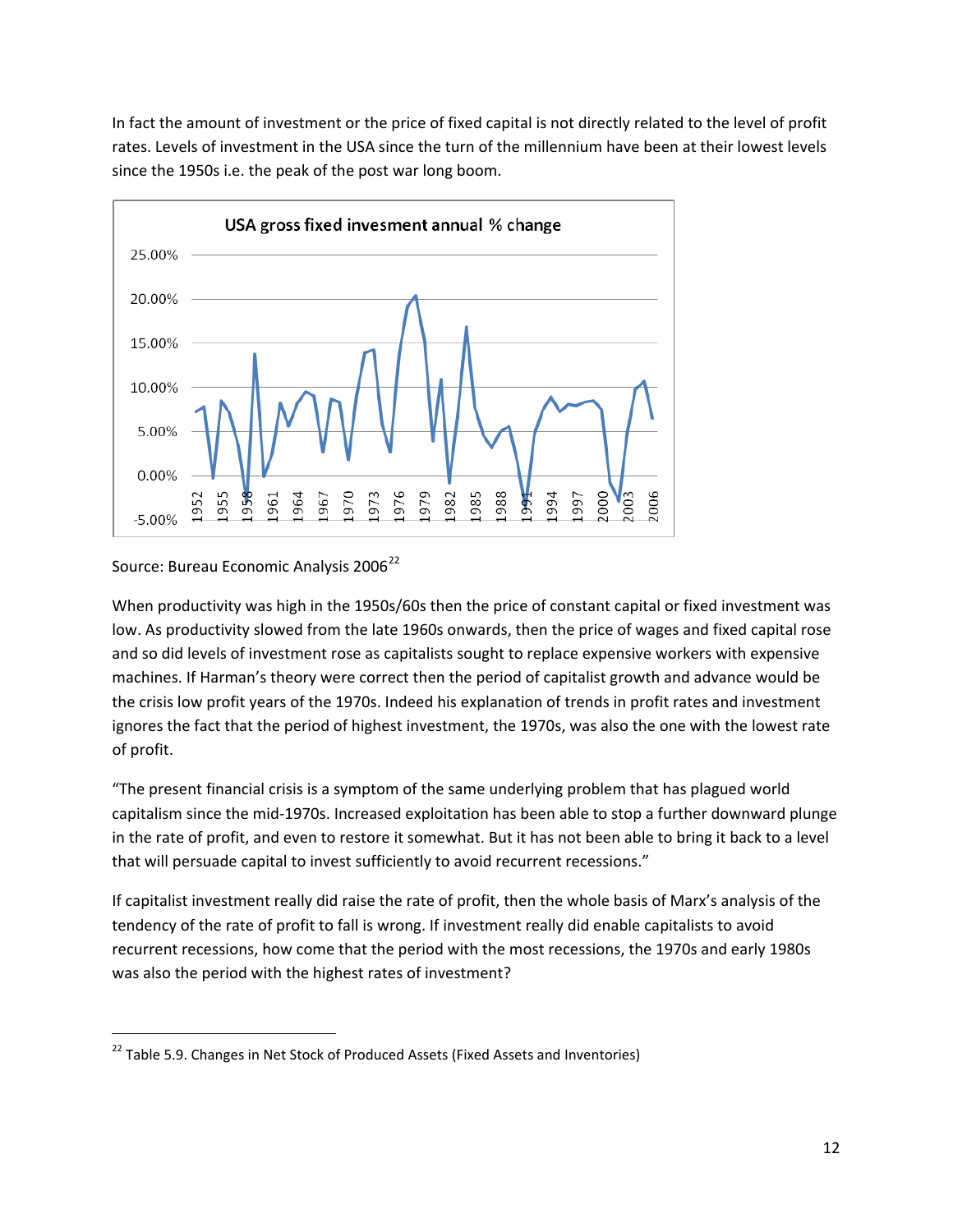In fact the 1970s surge of capitalist investment in a period of capitalist decline, exacerbated the fall in the rate of profit and lead to genuine stagnation in the 1980s.

In the 1990s, as profit rates began to recover following the restoration of capitalism in the former centrally planned economies, then the capitalists re‐tooled, generalising the ICT revolution across the economy.

The USA was the best placed of all the imperialist powers to take advantage of the IT revolution; the rate of US investment in equipment doubled in the 1990s compared with the 1980s even in the EU rates of investment held up, only in Japan did the rate of growth decline, but as production shifted to the emerging markets of China, Russia, India and Brazil, then investment from the turn of the millennium declined again.

The accumulation of fixed capital is related to the rate of profit, but not in the mechanical sense that Harman claims. Capital accumulation is the accumulation of self‐expanding value it is not the accumulation of machines, even if this is the most visible expression of the capitalists domination and ownership of the means of production.

This recovery of productivity has cheapened the cost of means of production and this is reflected in the low price of fixed capital and the low levels of investment. It is proof not of the stagnation of capitalism, but of its dynamism as the IMF explain;

". . . capital goods have become relatively less expensive – mainly owing to the extensive process of information technology (IT) capital deepening and productivity growth in the capital good–producing sectors."<sup>[23](#page-12-0)</sup>

## Goldman Sachs add:

"Another important structural factor that has boosted corporate profitability has been the decline in the price of physical capital . . . in most markets the ratio of capex (capital expenditure) to sales has fallen sharply since the bursting of the equity bubble. This has often been interpreted as evidence of corporate under‐investment. In reality, however, part of the reason why capex ratios have fallen is because the price of capital has declined significantly. In the UK, for example, while investment spending as share of GDP has declined to record lows, in real terms, spending on capital equipment remains close to record highs." $^{24}$  $^{24}$  $^{24}$ 

Brenner has noted that during the 1990s the US;

"did secure a significant increase in economic dynamism – reflecting substantial technical advance and organizational improvement – in comparison to that which it had evinced during the two decades after

<span id="page-12-0"></span> <sup>23</sup> IMF World Economic Outlook 2005

<span id="page-12-1"></span><sup>&</sup>lt;sup>24</sup> Goldman Sachs Global Economics Weekly Issue No: 08/02 January 16, 2008, The End of The Global Profit Boom?  $(p5)$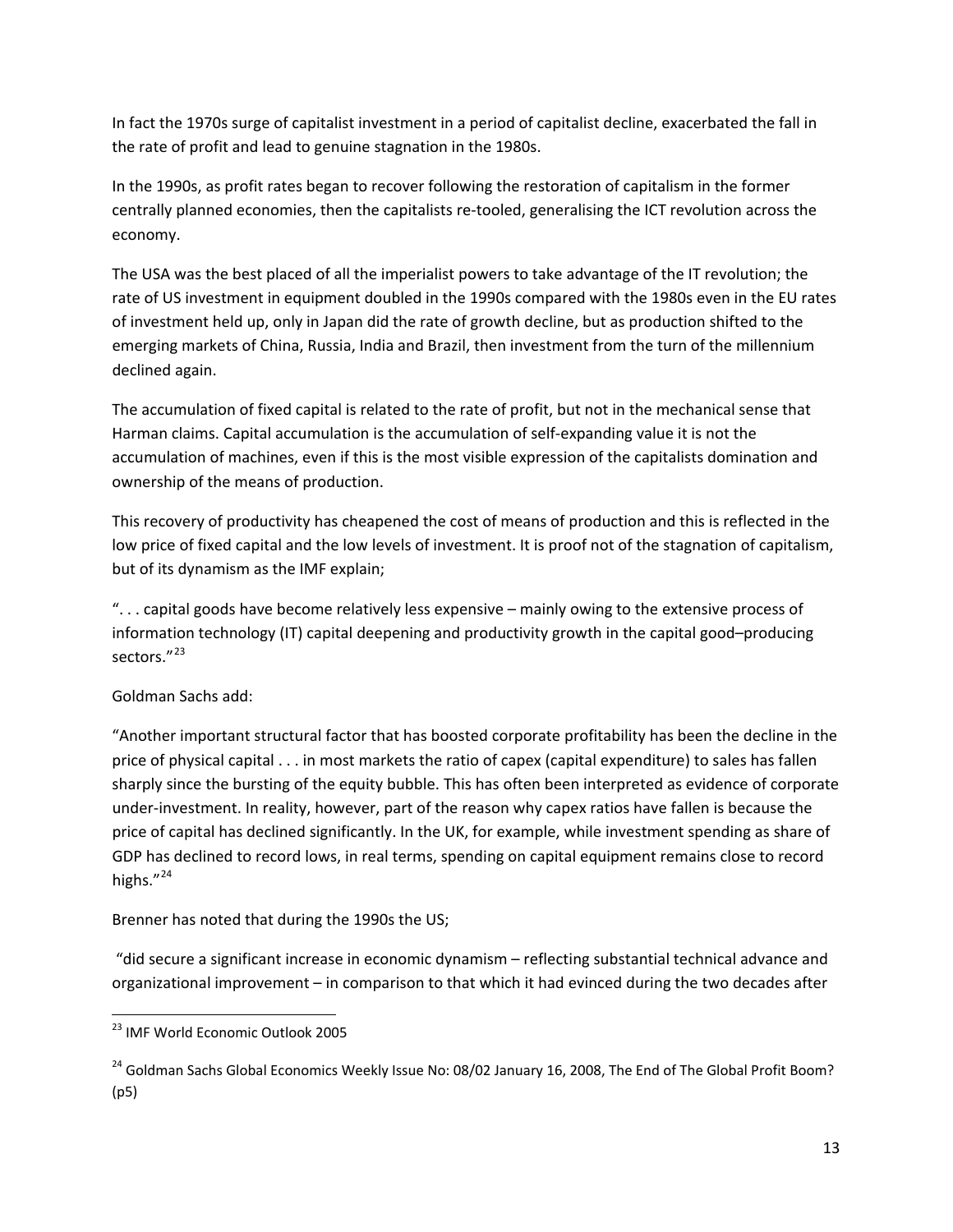1973. This was expressed in the major, interrelated accelerations in the rate of investment and productivity growth in the non‐farm economy that began around 1993 and were sustained into the middle of 2000." [25](#page-13-0)

The cheapening of fixed capital, due to revolutions in productivity in manufacturing has been strengthened by the exploitation of means of production inherited from the central plan and the shift of production from the major historic industrial nations to the emerging markets. As Deutsche Bank explain;

"Capacity utilisation in the G3 economies has recovered strongly since 2004 but is still just at its historic average as global demand for goods is increasingly satisfied by new capacities set up in the emerging markets. This is one reason why investment spending in the G3 economies has been rather muted despite surging corporate profits. Analysis of the corporate balance sheets of US and UK companies shows that non financial corporations are using parts of their profits to increase their investments abroad rather than financing investment at home."<sup>[26](#page-13-1)</sup>

Harman backs his assertion that low investment proves low productivity, by looking at trends in productivity across the economies of a number of European nations;

"Productivity, in terms of average output per hour worked, grew by 2.86 percent during 1950‐75, but by only 2.2 percent from 1995 to 2004, according to NIER, and a mere 1.7 percent last year. From having the second highest figure in Europe in 1950 (after Switzerland) today Britain is well behind France, Denmark, Austria, the Netherlands, Belgium and Norway."[27](#page-13-2)

So how has productivity slowed across the economy as a whole when manufacturing productivity has recovered as demonstrated in our earlier table? Simply because the proportion of manufacturing output in the historic industrial economies has declined as production has been shifted to the emerging markets, to be replaced by services in with a lower level of productivity;

"The service sector is generally believed to have lower labour productivity than the production sector, both in terms of level and growth. This is because traditionally services tend to be more labour intensive and less apt than the production sector in adopting technological advancement."  $^{28}$  $^{28}$  $^{28}$ 

Consequently, if services have a lower level of productivity than manufacturing, as the proportion of output produced by the service sector has increased, necessarily overall rates of productivity increase

<span id="page-13-0"></span><sup>&</sup>lt;sup>25</sup> R Brenner, ibid.

<span id="page-13-1"></span><sup>&</sup>lt;sup>26</sup> Deutsche Bank Research Bureau. New Economy 2.0 April 2006.

<span id="page-13-2"></span><sup>&</sup>lt;sup>27</sup> Chris Harman May 2007 issue of Socialist Review

<span id="page-13-3"></span><sup>28</sup> Chris Daffin and Eunice Lau, "Labour Productivity measures", Annual Business Inquiry, ONS 2002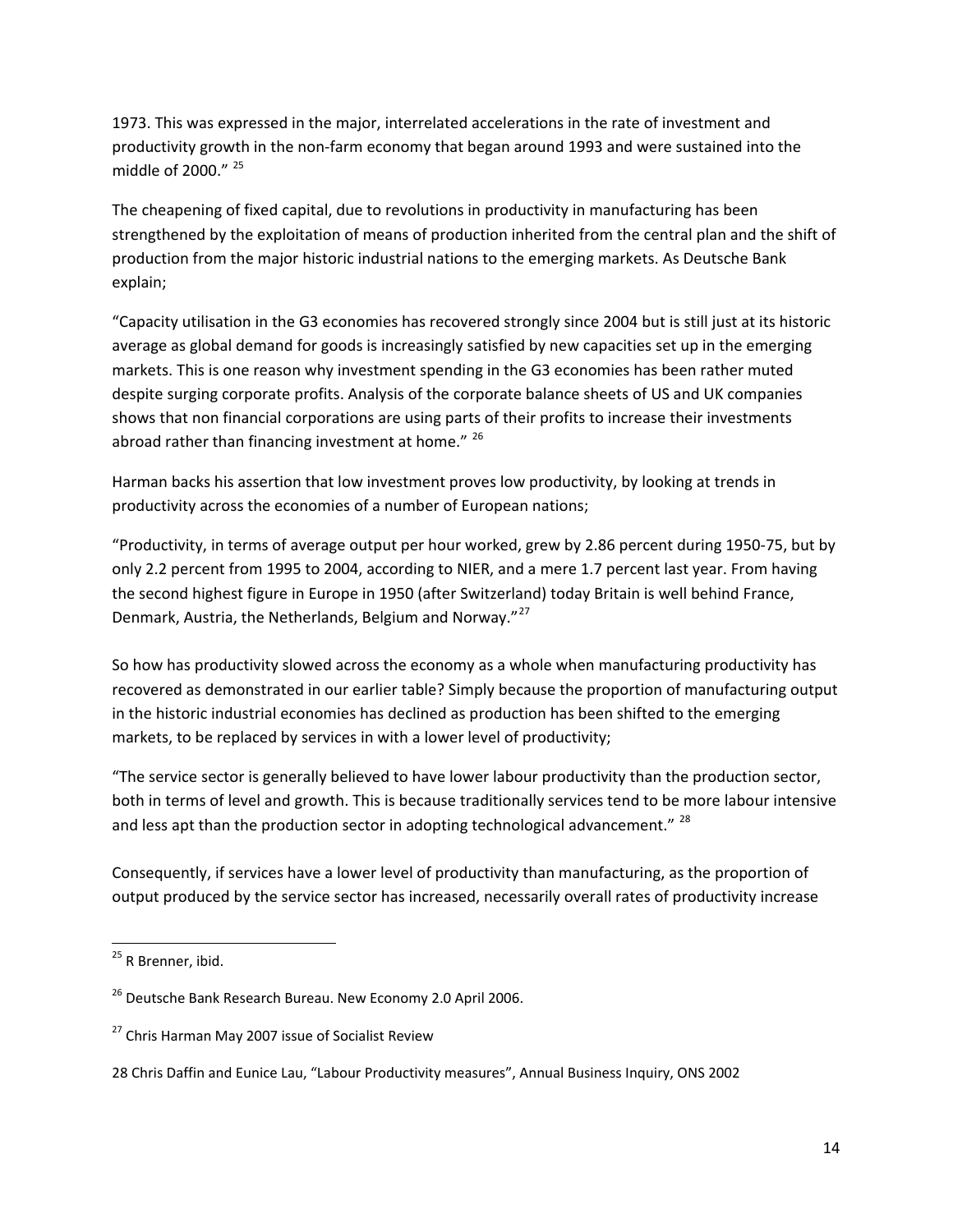will slow. The relatively low levels of productivity growth in the major imperialist nations are not then a sign of stagnation but of the transferrance of production abroad, to the emerging markets and in particular China.

The shift of manufacturing production to the transition economies of the former workers' states – in particular China where manufacturing productivity has increased on average by 9.4% a year between 1981‐2000 19 accelerating during the 1990s to 17% per annum between 1995 and 2002 15 – more than offset any reduction in manufacturing output in the historic industrial nations.

China almost tripled its productivity between 1993-2002<sup>[29](#page-14-0)</sup>, as the privatisation of state assets and demolishing of the "iron rice bowl", the welfare state and growth of foreign export oriented manufacturers and the explosion of fixed capital investment, surpassing 40% of GDP, meant that the technological and productive base of the economy was transformed. This generalised reduction in the socially necessary labour time embodied in manufactured commodities has led to a marked deflation in the prices of these commodities over the last 15 years.

The growth in productivity is so strong, that in spite of an increase in the cost of raw materials in the late 1990s the price of manufactures has continued to decline by on average ‐3% p.a. between 2001‐2004, with a particularly large fall in manufactured goods originating from the developing world.<sup>[30](#page-14-1)</sup>

The prices of manufactured goods imported into the US fell by 12% between 1995 and 2003, while for developed countries as a whole they fell  $2\%$ .  $31$ 

These increases in productivity and the ability of the imperialists to restrict the real value of wage rises, has meant there has been a sharp decline in the unit labour costs of manufacturing through the 1990s across most of the major imperialist powers and a rebound in profits as a result.<sup>[32](#page-14-3)</sup>

## **Part 5: Rebound in profits**

Capitalism produces for profit and the tendency for the rate of profit to fall was for Marx, "the most important law of political economy.<sup>"[33](#page-14-4)</sup> If profit rates are falling then capitalist production will contract as

<span id="page-14-0"></span> <sup>29</sup> Henry C K Liu, chairman of the New York based Liu Investment Group quoted in the Asian Times.

<span id="page-14-1"></span><sup>&</sup>lt;sup>30</sup> Given that lower-cost producers in emerging markets and developing countries will continue to integrate into the global trading system, these forces are likely to ensure low inflation in the foreseeable future, reminiscent of the secular deflation associated with broad productivity increases during the classical gold standard in the late nineteenth century." IMF, World Economic Outlook, Spring 2006 Ch3.

<span id="page-14-2"></span><sup>31</sup> World Bank, Global Economic Prospects 2005

<span id="page-14-3"></span><sup>&</sup>lt;sup>32</sup> The important exception is the UK, where shortages of skilled labour and the particularly post-Thatcher, narrow base of the manufacturing sector now accounting for just 16% of GDP , has enabled manufacturing workers to win pay rises higher than the average either in the UK or of their rivals world wide.

<span id="page-14-4"></span><sup>&</sup>lt;sup>33</sup> Karl Marx, Grundrisse, p 639.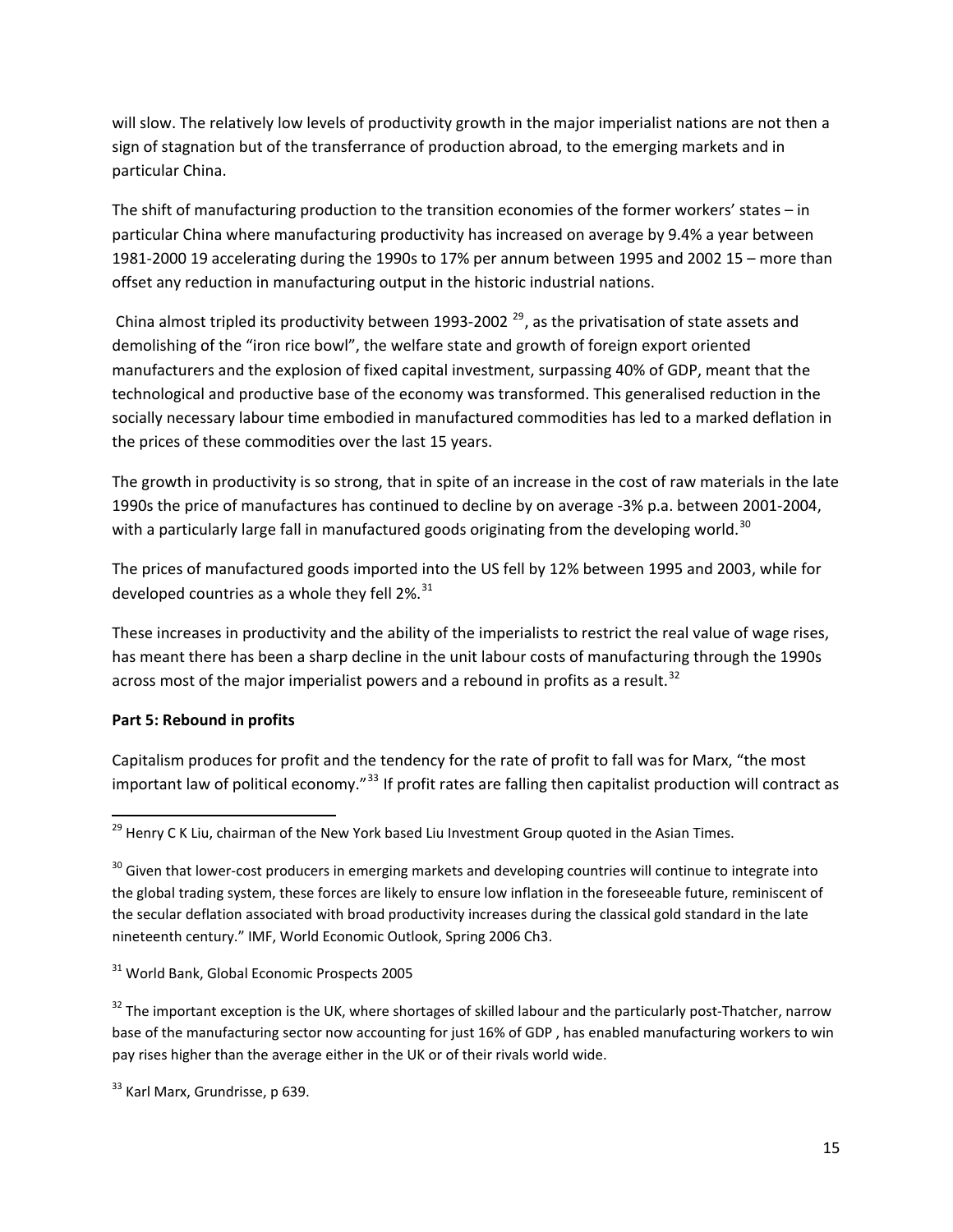capital is unable to find investments necessary to yield the average rate of profit; conversely if the rate of profit is rising then capitalist production will expand. As Ernest Mandel has noted:

"Expansive long waves are periods in which the forces counteracting the tendency of the average rate of profit to decline operate in a strong and synchronized way. Depressive long waves are periods in which the forces counteracting the tendency of the average rate of profit to decline are fewer, weaker and decisively less synchronized."[34](#page-15-0)

Profits as a proportion of National Income are approaching their levels of the tail end of the post war boom.

| 1950  | 1955  | 1960  | 1965  | 1970  | 1975  | 1980                    | 1985 | 1990 | 1995                  | 2000 | 2005 | 2006  |
|-------|-------|-------|-------|-------|-------|-------------------------|------|------|-----------------------|------|------|-------|
| 26.44 | 26.05 | 23.42 | 24.46 | 18.34 | 18.66 | $16.15$   16.48   16.45 |      |      | 19.96   19.03   21.68 |      |      | 22.95 |

US Profits as a proportion National Income %

(Profits = Corporate profit with IVA and CCADJ + Non farm proprietors income + rental income with CCADJ)

Source: Bureau of Economic Analysis March 2007

In the world's largest economy, the USA, profits, productivity, and output in 1993‐2000 returned to within a whisker of the "golden years" performance in the long boom of the 1960s.

US profits as a proportion of GDP are the highest for 40 years and on a sharp upward trend and this pattern is repeated across the world. Across the G7 nations (the seven richest imperialists in the world) there has been a growth in the mass and rate of profit, with a steadily rising trend beginning in 1980, from a trough of just around 10% of GDP to around 14% of GDP today.

This trend has seen the bottom of each cycle end at a higher level than the preceding one. Such a sustained rise cannot be attributed to the effects of one-off boosts, like tax cuts or the rise in energy prices; it can only be as a result of the effect of fundamental changes in the base of the economy – the exploitation of a larger, cheaper and more productive global working class.

Fred Moseley, a US Marxist economist, has commented:

"It has taken a long time, but the rate of profit is now approaching the previous peaks achieved in the 1960s . . . The last several years especially, since the recession of 2001, has seen a very strong recovery of profits, as real wages have not increased at all, and productivity has increased very rapidly (4‐5% a year). And these estimates do not include the profits of US companies from their production abroad, but include only profits from domestic US production. If the profits from overseas production of US

<span id="page-15-0"></span>  $34$  E Mandel, Long Waves of Capitalist Development, Cambridge, 1980, p 12.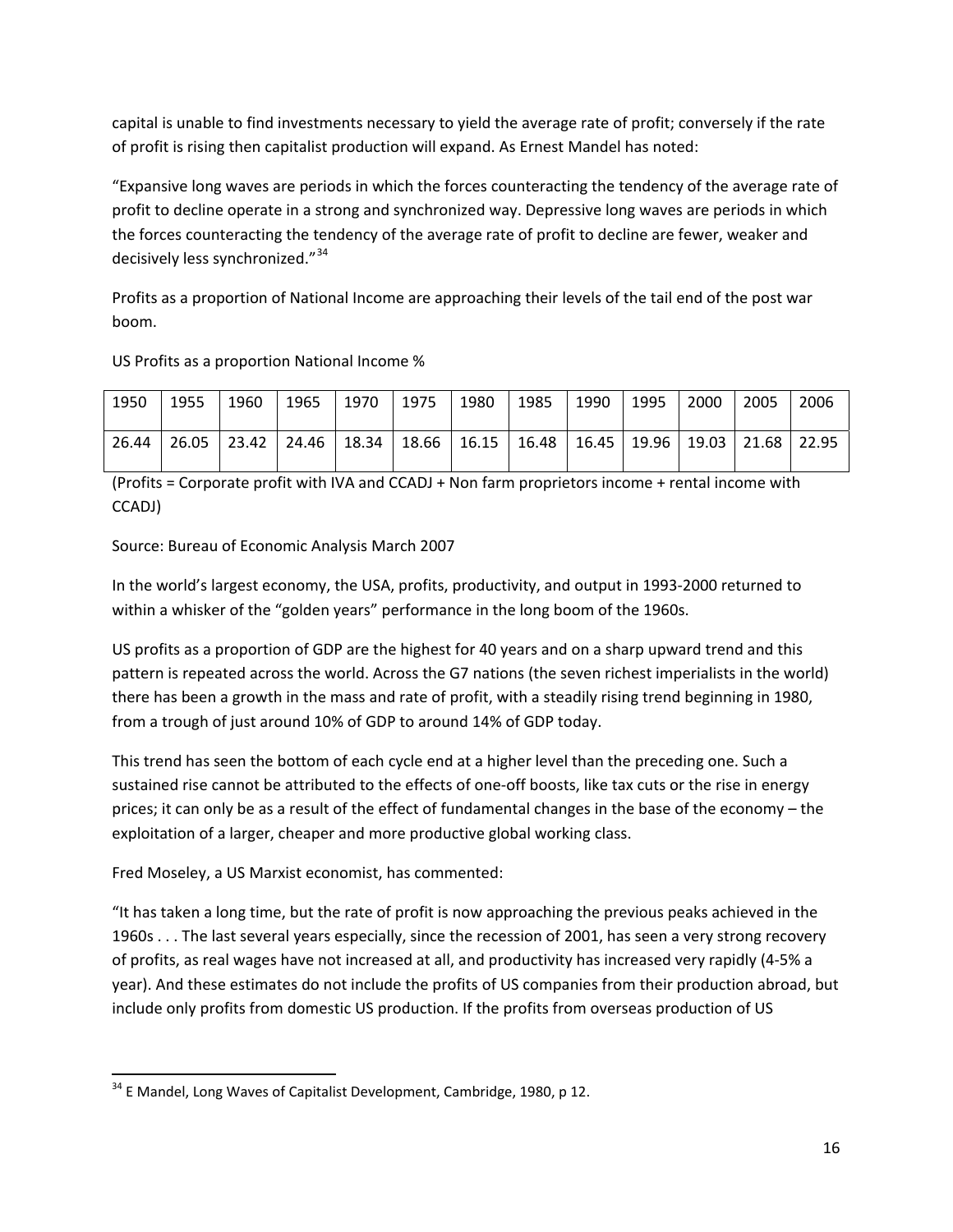companies were added in, it would appear that the recovery of the rate of profit is pretty much complete."<sup>[35](#page-16-0)</sup>

Goldman Sachs add:

"The past five years have seen a spectacular boom in global profits . . . As of late 2007, profit margins in Europe and the US were about 4.2 and 5.2 percentage points respectively above their 20 year average . . . Even in Japan, profit margins have moved well above their historical trend . . . The biggest surge in profits over the past five years has been in emerging markets."<sup>[36](#page-16-1)</sup>

The surge in domestic profitability has been consolidated by a doubling of the proportion of profits earned abroad in the same period;

"We estimate that global nominal GDP excluding the US rose by 6.6% over the past year, and that earnings of US affiliates abroad jumped by 15.2%. Measured in the US National Income Accounts, such earnings amounted to nearly 30% of overall earnings in the first quarter of 2007; S&P (Standard and Poors) measures show a similar share. Importantly, that's double the share of twenty years ago – the last time strong global growth consistently contributed to growth in the US . . . Moreover, we think that for the first time in two decades, stronger global growth will consistently lift US growth through improved US net exports."<sup>[37](#page-16-2)</sup>

Paradoxicallly Chris Harman who objects to the notion that profits have returned to their levels of the Long Boom, nonetheless summarises the evidence in favour of it quite well;

"Martin Wolf asserts that "on average, US companies are in decent shape". The OECD *World Outlook* asserts that "the non-financial corporate sector is healthy". The French Marxist Michel Husson was already accepting eight years ago that there were "high levels of profitability". Today he writes of "a spectacular re-establishment of the average rate of profit since the mid-1980s"." $38$ 

<span id="page-16-0"></span><sup>&</sup>lt;sup>35</sup> Fred Moseley: Is the US economy headed for a hard landing?; Although it should be pointed out that notwithstanding his assessment of trends in profit rates, Fred Moseley thinks that because of increased working class indebtedness the US economy could indeed be headed for a hard landing. http://www.mtholyoke.edu/~fmoseley/#working

<span id="page-16-1"></span><sup>&</sup>lt;sup>36</sup> Goldman Sachs; The End of The Global Profit Boom? (p2) Global Economics Weekly Issue No: 08/02 January 16, 2008

<span id="page-16-2"></span><sup>&</sup>lt;sup>37</sup> Morgan Stanley; United States: Challenges for Corporate Profits August 27, 2007 Richard Berner (New York)

<span id="page-16-3"></span>**<sup>38</sup>** Chris Harman From the credit crunch to the spectre of global crisis International Socialism Journal 118 http://www.isj.org.uk/index.php4?id=421&issue=118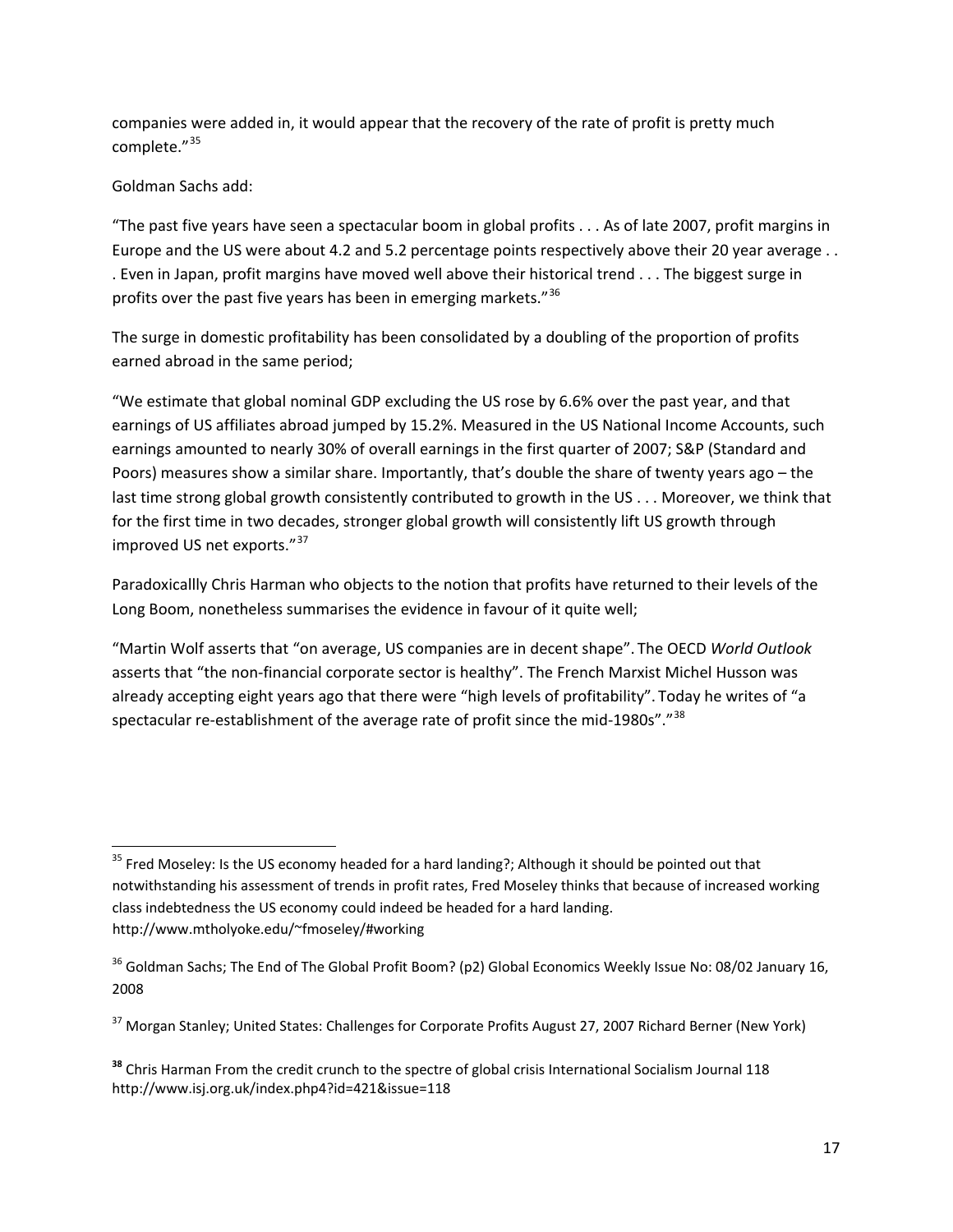### **Part 6: New long wave after 1992 and the growth of the world market**

The mid‐20th century global capitalist boom was based upon the defeats the working class suffered in the 1930s, the USA 's systematic looting of the allies through lend lease at the outset of the war and the destruction of out‐of‐date capital in major capitalist centres. The USA 's hegemony as an economic and political power was also essential to guarantee managed but rising international trade.

By the end of the 1960s the upward long wave had exhausted its potential. The constraint imposed on the world market and the development of capitalist production by the existence of the centrally planned Stalinist states, was an intolerable barrier for world capitalism. For a renewed phase of upswing, this barrier had to be dismantled.<sup>[39](#page-17-0)</sup>

So although the capitalists were able to inflict important defeats on their domestic working classes through the course of the 1970s/80s alone these would have not be adequate to launch a new upswing. But the scale of the crisis facing world imperialism was so major in the 1970s and 1980s, the decline in profit rates so marked and sustained, that together this would not have been enough to guarantee a new upswing in the world economy.

It was the victory of capitalism in the cold war, the restoration of capitalism across the former degenerate workers' states after 1990, which propelled capitalism onto a new wave of globalisation.

The restoration of capitalism in these states has doubled the size of the world working class, and generated huge increases in trade and foreign investment. Profit rates have rebounded. Now nearly 15 years after the seeds were sown, world imperialism is reaping the fruits of its victory in the Cold War.

Trotsky writing in the mid‐1920s had anticipated just such an eventuality:

"Theoretically, to be sure, even a new chapter of a general capitalist progress in the most powerful, ruling and leading countries is not excluded. But for this capitalism would first have to overcome enormous barriers of a class as well as of an inter-state character. It would have to strangle the proletarian revolution for a long time, it would have to enslave China completely, overthrow the Soviet republics and so forth."[40](#page-17-1)

#### http://www.marxists.org/archive/marx/works/1863/theories‐surplus‐value/ch17.htm

<span id="page-17-1"></span><sup>40</sup> Trotsky, Third International After Lenin, p62. In case there is any misunderstanding, a period of "capitalist progress" does not imply that the rewards of the new uplift in global capitalism are distributed "fairly" or evenly

<span id="page-17-0"></span><sup>&</sup>lt;sup>39</sup> "However, the mere admission that the market must expand with production, is, on the other hand, again an admission of the possibility of over-production, for the market is limited externally in the geographical sense ... since market and production are two independent factors—the expansion of one does not correspond with the expansion of the other; that the limits of the market are not extended rapidly enough for production, or that new markets— new extensions of the market—may be rapidly outpaced by production, so that the expanded market becomes just as much a barrier as the narrower market was formerly." K Marx, Theories of Surplus Value Chapter 17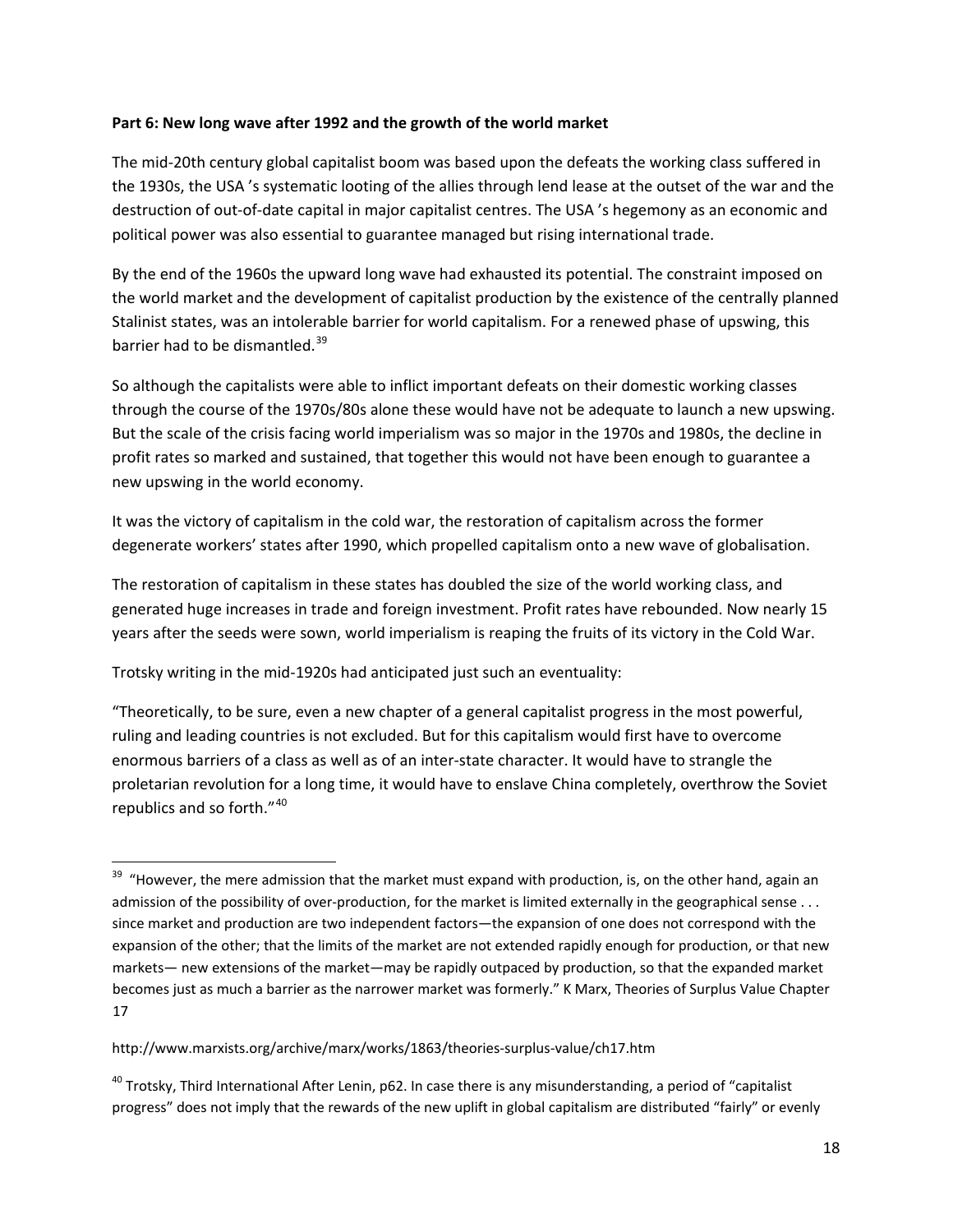While Trotsky envisaged that capitalism would be restored in Russia and China by invasion and violent overthrow, rather than being the work primarily of the Stalinist bureaucracy, Trotsky's "theoretical" possibility was realised.<sup>[41](#page-18-0)</sup>

While the defeats imposed on workers in the USA and Europe have not been on the scale of the 1930s,the defeats pushed through after 1989 in the ex‐USSR and central Europe have resulted in similar outcomes. The atomised working class of the transition economies were unable to resist the savage reduction in living standards resulting from the restoration of capitalism. The working classes of these states, previously excluded from the circuit of capital reproduction, could now be freely exploited and at very low levels of pay and conditions – as much of the cost of the reproduction of labour power, education, housing, sewerage systems etc. has already been met by the planned economy and because the restoration process itself further reduced wage rates.

And the workforce has not only become cheaper but also larger. A recent OECD summary of the world economy noted that the size of the world workforce, which could potentially be exploited by capitalism, grew from 1 billion in 1970, to 2.5 billion in 1990. The industrial workforce doubled from 234 million to 439 million and services rose from 272 million to 758 million. This raised the total number of hours worked in the capitalist mode of production by around 74%. The Economist summarized their impact well;

""The entry of China, India and the former Soviet Union into market capitalism has, in effect, doubled the world supply of workers, from 1.5 billion to 3 billion. These new entrants brought little capital with them, so the global capital‐labour ratio dropped sharply. According to economic theory, this should reduce the relative price of labour and raise the global return to capital ‐ which is exactly what has happened."[42](#page-18-1)

As is corroborated by the table below, the addition of 108 million Chinese workers in 1990 was an absolute addition to the workforce that could be exploited by capital and it has trebled since. After joining the WTO in 2001 about 150 million Chinese joined the global workforce to produce international traded goods on the cheap. 97 million Chinese, two-thirds of the US labour force, have moved to urban areas since 2001. Manufacturing and services have gained 88 million workers at the expense of agriculture, which lost 47 million people.

### World Labour supply (mn)

between business and employees, or within the working class. The effects of growth in investment and profits and productivity on the levels of poverty and inequality are a "dependent variable", that is to say, they depend upon the class struggle and what rewards are ripped from the hands of the bosses.

<u> Andrewski politika (za obrazu za obrazu za obrazu za obrazu za obrazu za obrazu za obrazu za obrazu za obrazu</u>

<span id="page-18-0"></span> $41$ . Keith Harvey, "Russia: the death agony of a workers' state"

www.permanentrevolution.net/?view=entry&entry=715

<span id="page-18-1"></span>42 (The Economist, 14 September 2006)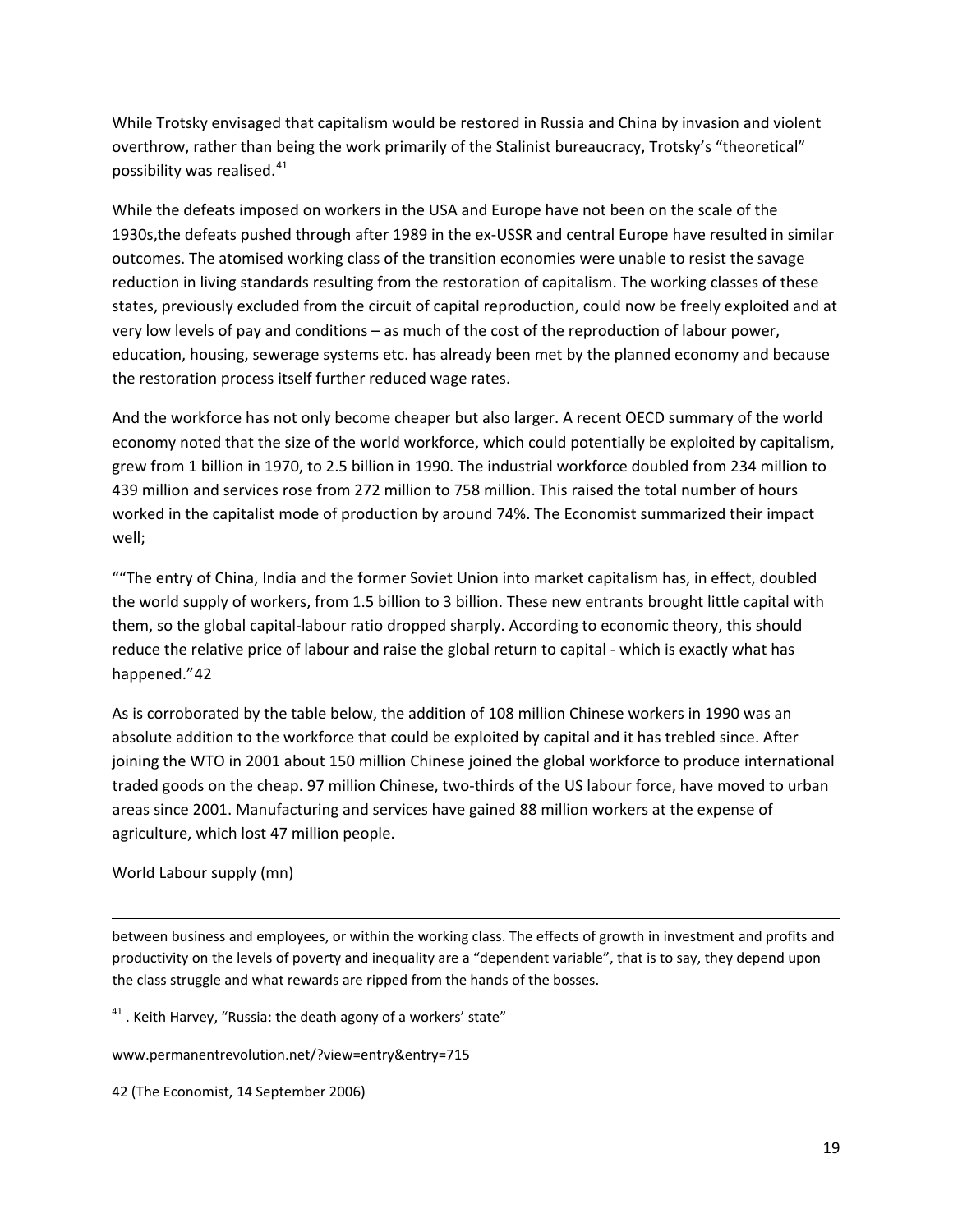| Year | Global | Asia  | China |
|------|--------|-------|-------|
| 1980 | 218.7  | 66.1  | 24.7  |
| 1990 | 326.0  | 187.6 | 108.7 |
| 2000 | 609.9  | 339.5 | 171.3 |
| 2006 | 862.2  | 524.2 | 316.5 |

Source: IMF, CEIC, Merrill Lynch estimates

The effect of the addition of the former workers' states was particularly significant because of the very high proportion of industrial proletarians in their population, with the addition of the economies of Central and Eastern Europe accounting for a further 70 million industrial workers alone, compared with a total industrial work force of 118 million in the developed economies.<sup>[43](#page-19-0)</sup>

The one‐off addition of the formerly planned economies into world capitalism has been reinforced by a noticeable increase in the rate of urbanisation; that is, in the speed of the separation of the peasantry from the land in the 1990s. According to a recent OECD briefing based on ILO figures, as a result of the conjunction of these two elements, restoration and urbanisation, the size of the world economically active population who can be exploited by capital has increased from 1,470 million people in 1990 to 2,930 million in 2004, i.e. it has doubled.

Certainly not all of these people are wage workers, but globalization has meant a huge increase in the size of the world working class, which has decisively reduced the organic composition of capital. According to Helmut Reisen, at the OECD, "The entry of China, India and the former Soviet bloc into the global economy cut the global capital/labour ratio by 55% to 60% compared to what it otherwise would have been." [44](#page-19-1)

The reduction in the organic composition of capital (i.e. the value relationship between machinery and labour) is a major counterweight to falling rate of profit in capitalism and the magnitude of this downward revision in the 1990s has done much to spur investment and boost profits.

## **Part 7: The wages question: Who benefits from higher growth?**

The impact of the productivity revolution associated with globalisation has had a striking impact on wages. While the value of wages has fallen, wages as a proportion of national income have steadily declined throughout this period in general very fast rising productivity has meant that the smaller wage can buy more, as profits have grown at the expense of wages;

<span id="page-19-0"></span>  $^{43}$  UNCTAD, "Globalisation Facts and Figures 2004"

<span id="page-19-1"></span><sup>44</sup> OECD Development Centre 2005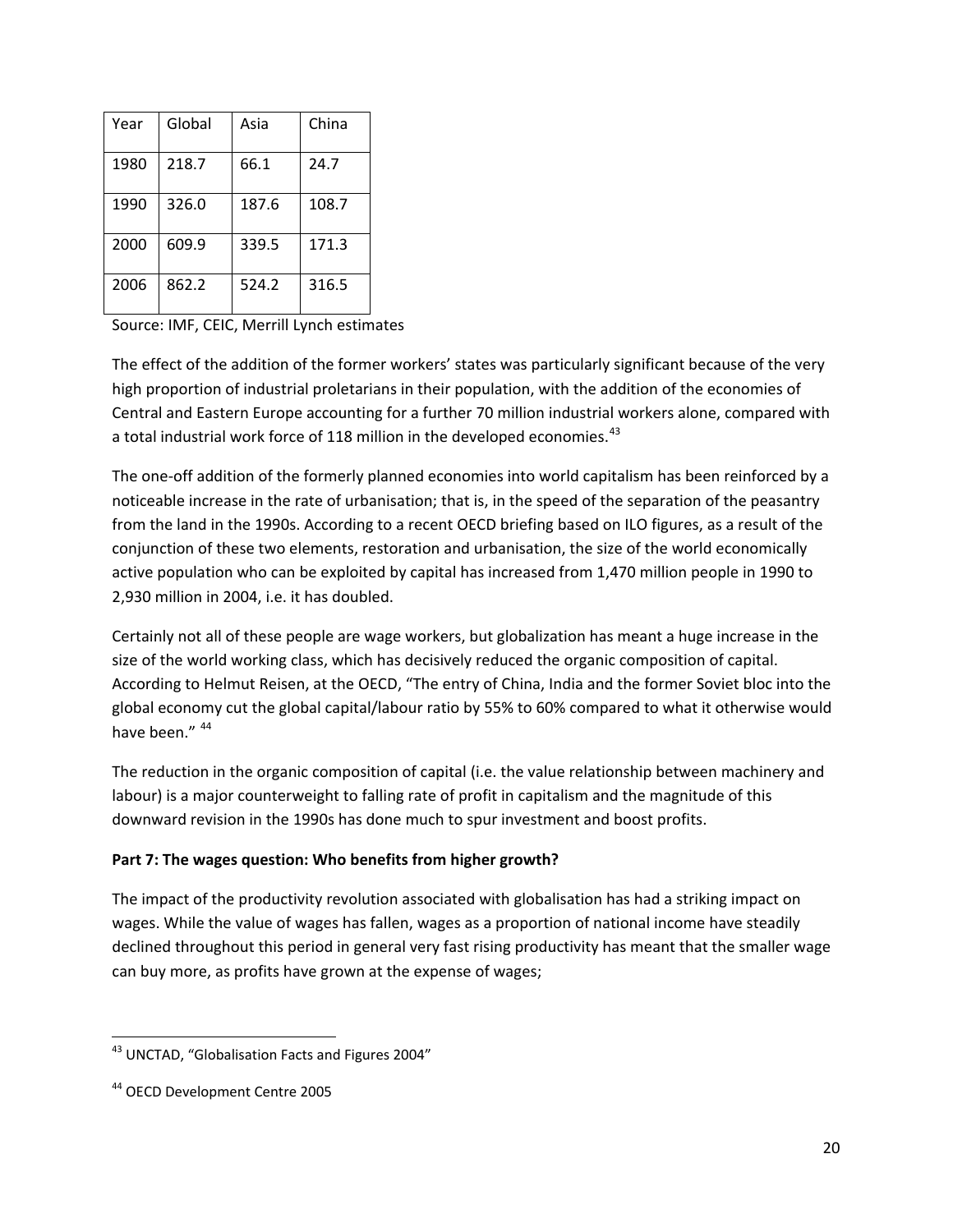"In and of itself, productivity growth would not push up profit margins if the gains in productivity were offset by increases in real wages and the price of intermediate goods. However, starting in the early 1980s, the share of national income going to labour has steadily declined. Between 1980 and 2005, labour's share of national income decreased from 64% to 60% in the US, from 73% to 63% in Europe, and from 70% to 59% in Japan. As labour's share of national income declined, the share of income going to capital increased, which manifested itself in the form of increased corporate profitability." <sup>[45](#page-20-0)</sup>

So while in the so called emerging markets and in particular the transition economies, after the initial shock of capitalist restoration, then living standards have generally recovered towards their 1990 level, in much of the CIS and Eastern Europe, in China they have surpassed it, this has been combined with a continuing fall in the value of wages.

### China wages

Real wages in State Owned Enterprises (SOEs) have risen from 1991 2477 rmb/year to 2001 11178 rmb/year or by 450% (Source: UNCTAD China in a Globalising World), in spite of a massive fall of employment of approximately 26 million in the same period.

The ILO estimate that since 1990 real wage growth has fluctuated around the 5‐10% per annum level, according to generally accepted Chinese government statistics, urban per capita income has increased 9 fold since 1978 and rural per capita income 5 fold, at the same time as the urban population has increased from 1987 25% to 2004 42%.<sup>[46](#page-20-1)</sup>.

This is confirmed by shifts in the consumption pattern of Chinese society:

"A rise in per capita income from low levels is associated with an increase in per capita food consumption and a shift in the composition of household expenditure away from primary products, particularly food, towards manufactures, such as textiles and clothing, wood and paper products, machinery (e.g. electrical household equipment), and chemicals (e.g. pharmaceuticals). Household demand for services also increases, particularly for transport (especially personal transportation), electricity and housing (including furniture and consumer appliances)."<sup>[47](#page-20-2)</sup>

Take for example, the number of consumer goods per 100 households, TVs rose from 1984 4/100, to 2003 94/100, washing machines 1/100, to 59/100, fridges from 0/100 to 46/100.<sup>[48](#page-20-3)</sup>

Or the consumption of foodstuffs;

<span id="page-20-0"></span><sup>45</sup> Goldman Sachs Global Economics Weekly Issue No: 08/02, 16 January 2008, The End of The Global Profit Boom?, p5

<span id="page-20-1"></span><sup>46</sup> Asian Development Bank Statistical Handbook 2007

<span id="page-20-2"></span><sup>&</sup>lt;sup>47</sup> UCTAD Trade and Development Report 2005

<span id="page-20-3"></span><sup>48</sup> OECD Economic Survey China 2005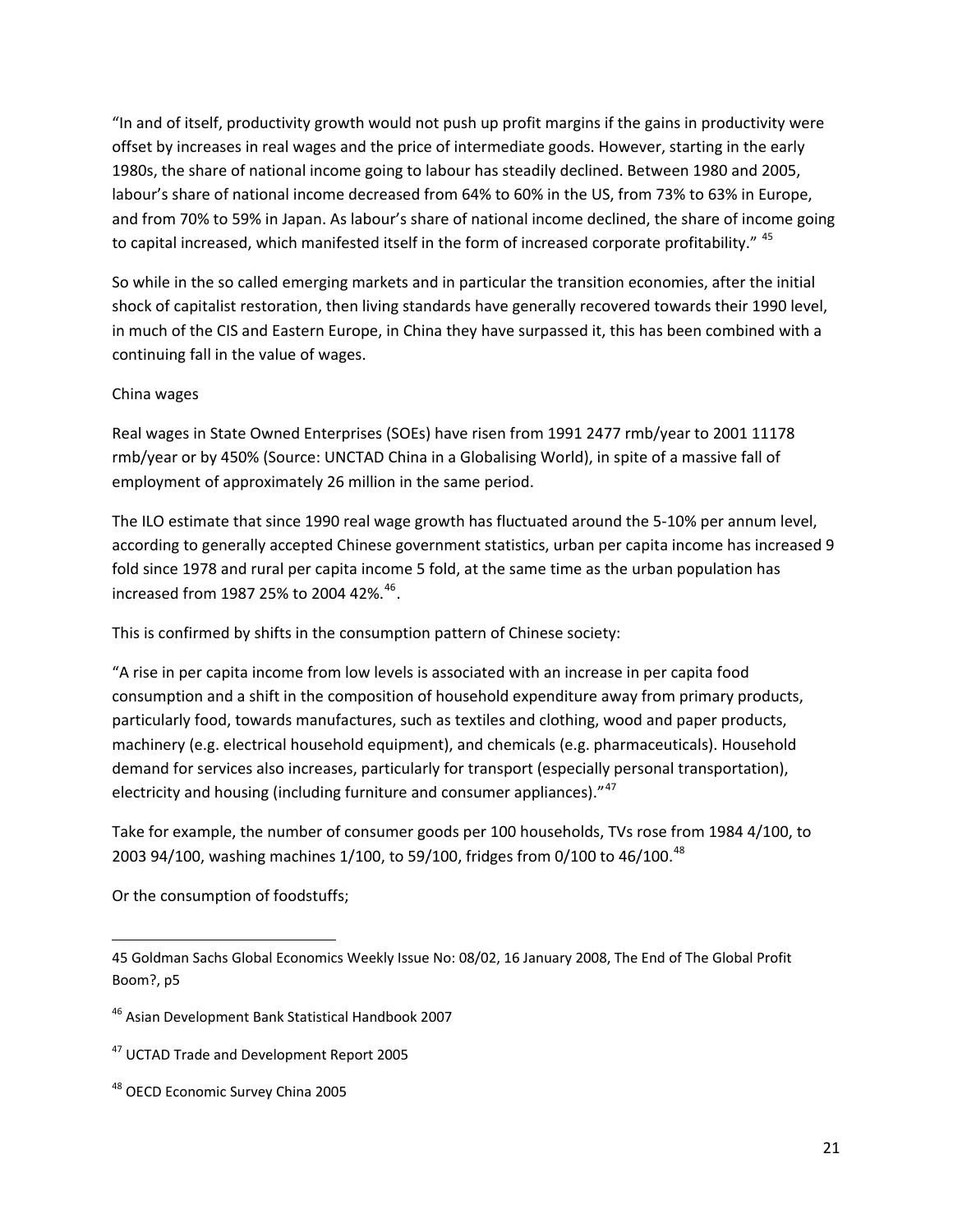"By the end of the 1990s, China's average level of daily per capita calorie intake fell only 10 per cent short of the level of developed countries....Aggregate meat consumption has grown by more than 50 per cent over the past decade. Per capita meat consumption has also grown considerably, mainly due to a higher demand for pork and poultry, the consumption of which has risen by about one third over the past decade."[49](#page-21-0)

While imports of food products have grown from 1980 \$1798 BN to 2003 \$14866bn<sup>[50](#page-21-1)</sup>. Chinese pork imports from the USA have increased by 651% in the last year.

Working class living standards in China are generally rising very fast, even while wages as a proportion of national income has been falling from 2000 51% to 2005 41%. As Goldman Sachs say;

"Share of capital returns in national income has been rising. If profit growth continues to outpace the overall GDP growth, the share of national income that accrues to capital must be rising. This is indeed consistent with what the flow of funds data suggests. The share of capital income has been rising steadily since the late 1990s, while the share of labour income has been falling. This is in stark contrast to the early 1990s, when corporates had dismal earnings growth despite the macro boom."<sup>[51](#page-21-2)</sup>

## Wages in the USA

In the USA wages as a proportion of GDP have remained at around 64%. Since 2000 "after you adjust for inflation, the wages of the typical American worker – the one at the very middle of the income distribution – have risen less than 1% since 2000. In the previous five years, they rose over 6%."<sup>[52](#page-21-3)</sup>

Profits are not in short supply, and the major corporations prefer to cash in on their victories over a weakened labour movement and distribute profits to chief executives and shareholders. Unlike the 1950s and 1960s the capitalists do not face the "Red threat". They do not have to buy off their working class to inure it against the attraction of "communism" in the USSR, China and elsewhere.

Stagnant real wages in the US has not immediately translated into falling living standards since the decline in the price of manufactured commodities means that more can be bought with the same amount of money.

In addition household incomes have risen more than real wages due to cashing in on value of rising home property prices, while lower interest rates have reduced housing costs. Naturally these "safety valves" have not been available to all layers of the US working class and growing numbers are hit by real

<span id="page-21-0"></span> 49 UNCTAD Trade and Development Report 2005

<span id="page-21-1"></span><sup>50</sup> UNCTAD Trade and Development Report 2005

<span id="page-21-2"></span><sup>&</sup>lt;sup>51</sup> Goldman Sachs BRICS AND BEYOND Chinas Investment Strength Is Sustainable P67 November 2007

<span id="page-21-3"></span><sup>&</sup>lt;sup>52</sup> The Economist, 15 July, 2006. Meanwhile, "the share of aggregate income going to the highest earning 1% of Americans has doubled from 8% in 1980 to over 16% in 2004."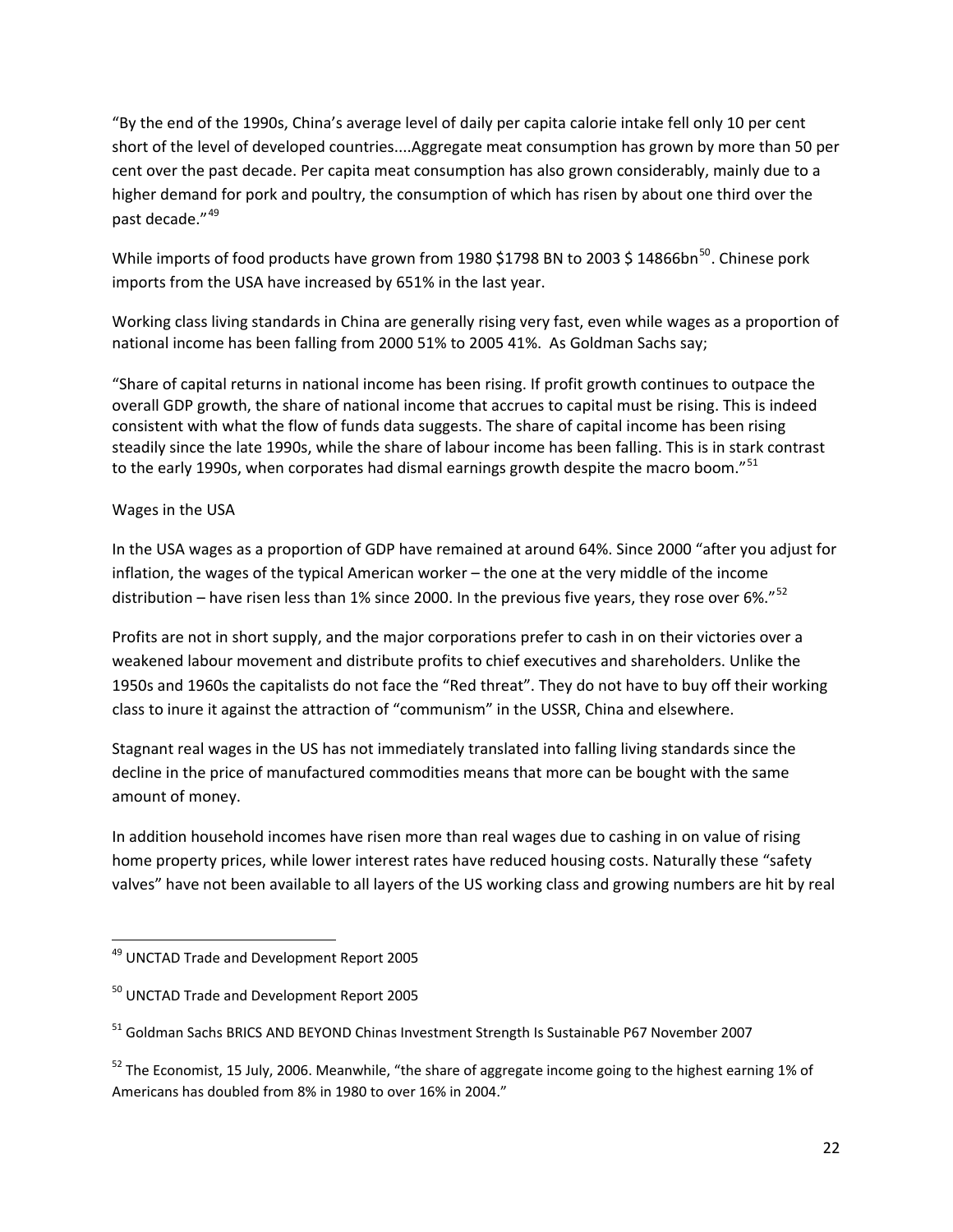and ongoing cuts in pensions and health insurance coverage or having to bear the cost of maintaining them as employers divest themselves of their historic responsibility for them.

The net result is a growing differentiation within the US working class between the "labour aristocracy" and poorest stratum.

US workers also pay a very large proportion of their wages in interest. Interest repayments as a proportion of disposable income have risen from 1979 14% to 2007 19%. This equates to a \$981bn annual deduction from US wages.

Wages paid in interest in the US annually (US\$ bn)

| 1980  | 1985  | 1990  | 1995  | 2000  | 2005  | 2007  |
|-------|-------|-------|-------|-------|-------|-------|
| \$166 | \$251 | \$367 | \$440 | \$649 | \$835 | \$981 |

Source: US Congressional Office, Federal Reserve, BEA (author's calculations)

As a result income inequality has increased exponentially, with the proportion of national income going to the top 1% doubling between 1979-2007 from 9%-18%<sup>[53](#page-22-0)</sup>, while the wages of the bottom 20% grew by just \$200 in the same period.

# **Part 8: Growth of the working class in the capitalist heartlands**

Profits have also been boosted by drawing more and more of the potential labour force into paid employment and ensuring that those that are drawn in – often women and immigrants – are cheap and flexible. In the USA the participation rate of the population in the workforce has risen from 1955 59% to 2005 65% largely as a result of the growth of women's participation in the workforce which has risen from 1960, 38% to 2004, 59%, in the UK from 1960 40% to 2004 56%, France 1962 38% to 2004 51%, Germany 1960 41% to 2004 50%, the only major exception is Japan.<sup>[54](#page-22-1)</sup>

As to the effect of immigration one recent study has concluded:

"From 1970 to 1980, immigration contributed approximately 2.1 percentage points to the total population growth of 11.%. From 1990 to 2000, immigration contributed 4.5 percentage points to the

<span id="page-22-0"></span> 53 US Congressional Office 2007

<span id="page-22-1"></span><sup>&</sup>lt;sup>54</sup> Todd E Clark and Taisuke Hakata, "The Trend Growth Rate of Employment: Past, Present and Future", Economic Review First Quarter 2006, p73. This trend was also present in the late 1890s phase of globalisation, as Lenin noted: "One of the special features of imperialism connected with the facts I am describing, is the decline in emigration from imperialist countries and the increase in immigration into these countries from the more backward countries where lower wages are paid.": Lenin, Imperialism, the highest stage of capitalism, chapter 8)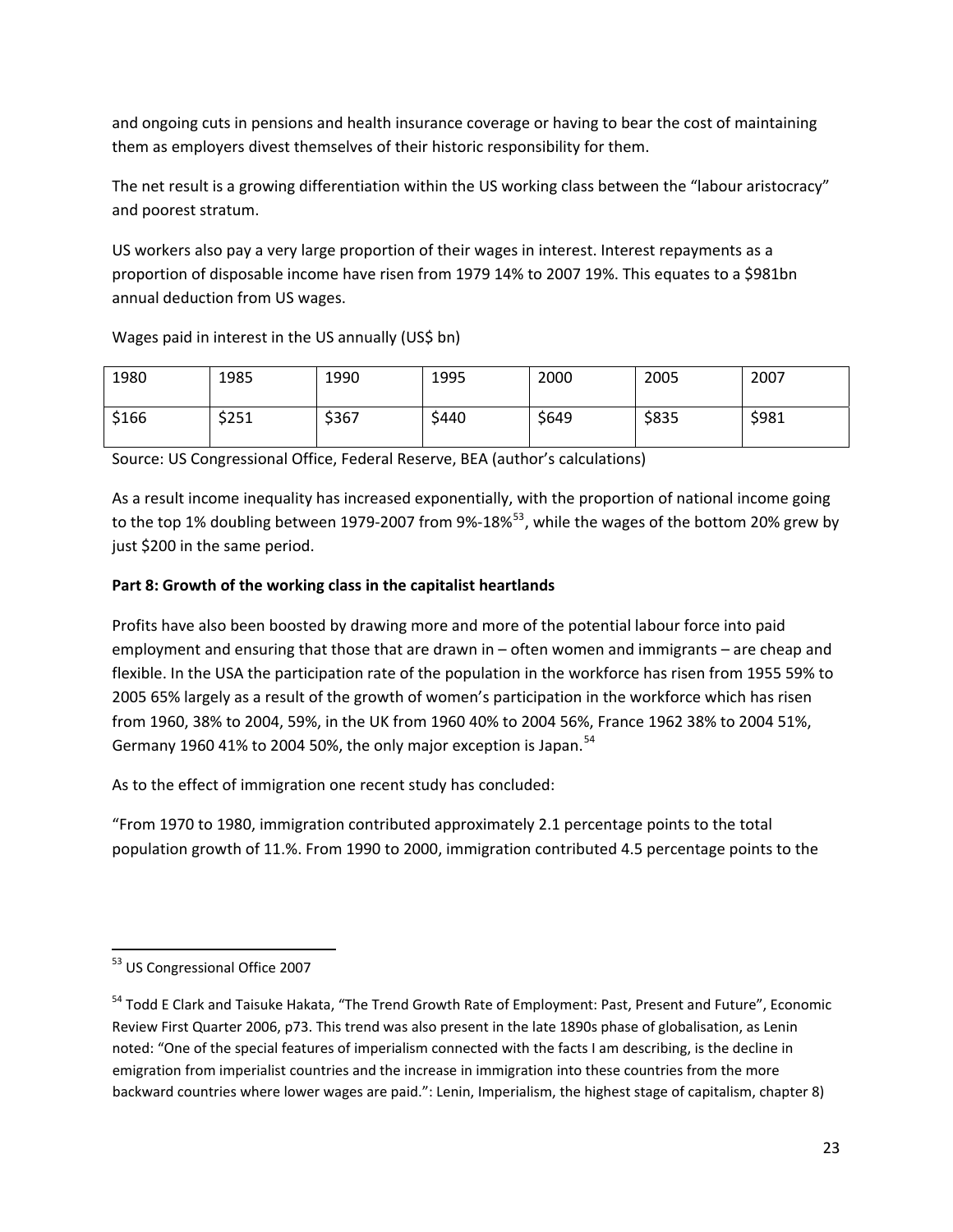total population growth of 1% . . . according to the latest estimate, published in December 2005, immigration accounted for more than 40 percent of population growth from April 2000 to July 2005." <sup>[55](#page-23-0)</sup>

Again, "Conventional estimates put annual illegal immigration during the 1990s between 350,000 to 550,000 persons per year, or about 30 to 40 percent of total immigration.

(Constanzo and others; Warren). Some studies estimate that, since 2000, the share of illegal immigration in total immigration has been even higher, at 50 percent or more (Passel; Passel and Suro)."[56](#page-23-1)

Reinforcing the pattern towards "precarité", the creation of a large proportion of low paid workers with very little security, intense rates of exploitation and exposed to the worst forms of exploitation, outside of the protection of the existing national trade unions and labour laws, these workers have enabled the capitalists to sharply raise the rate of exploitation in the imperialist heartlands and assist the creation of a core and periphery workforce with different terms and conditions, wages and security.

# **Part 9: Conclusion**

In short the globalised world economy today meets Trotsky's description of, ". . . a number of cycles characterised by sharply delineated booms and weak, short‐lived crises. As a result we have a sharply rising movement of the basic curve of capitalist development."

The component elements of this can be summarized thus:

\* Significant defeats imposed on working class of North America and Europe during the course of the 1980s and 1990s, allowing for lowering of real wages, improvement in productivity and increase in the rate of surplus value.

\* The restoration of capitalism in China, Russia and central Europe, doubling the global labour force open to exploitation by foreign and domestic capital, massively lowering the organic composition of capital by transforming the means of production of the planned economy, acquired at little or not cost, into fixed capital and hence improving profitability. At the same time this restoration has expanded the market for commodities and services of made by imperialist MNCs.

\* A great leap forward in the centralisation of capital through aggressive merger and acquisitions in the 1990s, giving global reach and economies of scale to major industries.

\* Restoration of US hegemony in the 1990s, enabling it to reconfigure multilateral institutions in a manner favourable to its economic policies.

<span id="page-23-1"></span><span id="page-23-0"></span> <sup>55</sup> U.S. Census Bureau 2005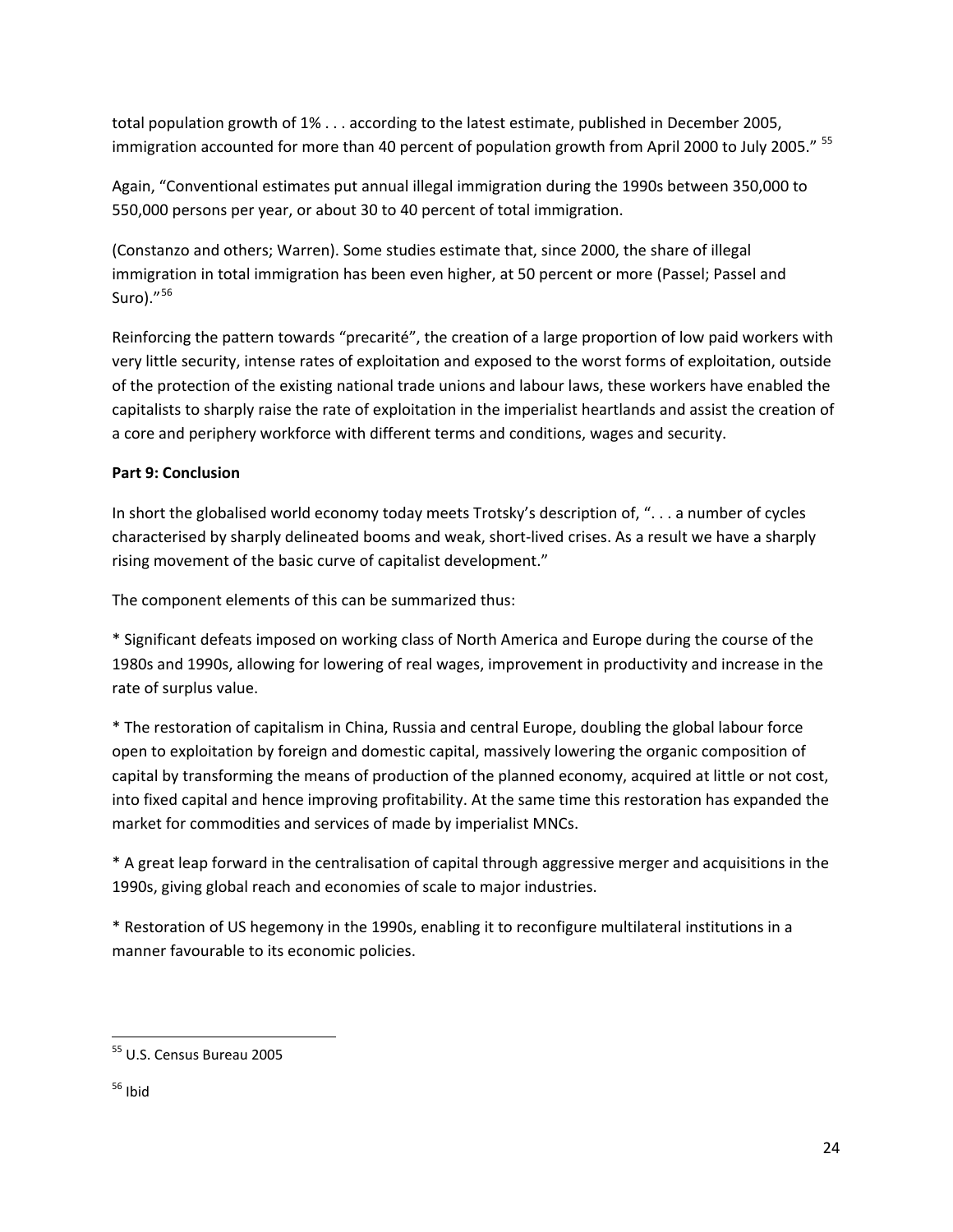\* Roll‐out of new technologies since the mid‐90s (e.g. internet) which have developed new markets (e‐ commerce), allowed for relocation of key service and hi‐tech industries, cut transaction costs and speeded up the turnover time of capital, combined with the abolition of tariffs, enabling the horizontal and vertical integration of manufacturing systems across national barriers.

\* This has resulted in a sharp reversal in the decline in per capita output in the 1980s and a major improvement the rate of profit, significantly above the level of 1973‐92.

Combined, these factors have produced a sustained ‐ though not crisis‐free – revival in capitalism, above all profitability.

The fact that the rewards of this revival have not been "fairly" distributed between bosses and workers is entirely due to the weakness of the international labour movement as they emerge from significant defeats of the 1980s, or have yet to construct genuinely strong and independent fighting organisations out the debris of the planned economies.

The exhaustion of the factors that have boosted productivity, trade, output and profits is a certainty, but over what timescale is difficult to predict. But the gross social inequalities generated in this phase, and the determination of neo-liberal governments to entrench their gains over the working class, guarantee sharp clashes and with them the necessity to strengthen revolutionary organisation in the heart of the working class.

## Endnotes

(A version of this article was originally published in Permanent Revolution No.2 in July 2006 – many thanks to Keith Hassell for his comments and editing.)

## Appendix

# Long waves theory

The strength of global economic growth in last few years demands the closest attention. Why have output, trade, profits and productivity sharply improved compared to crisis years in the 1970s and 1980s – and this despite well‐publicised failures such as the collapse of the World Trade Organisation's Dohar round?

Many commentators on left and right have observed that over the last 15 years or so world capitalism has been notable for significantly improved economic indicators. In particular, everyone agrees that economic activity across the whole world has become more integrated, a feature generally described as "globalisation".  $57$ 

<span id="page-24-0"></span>  $57$  Globalisation: the contradictions of late imperialism" (2003)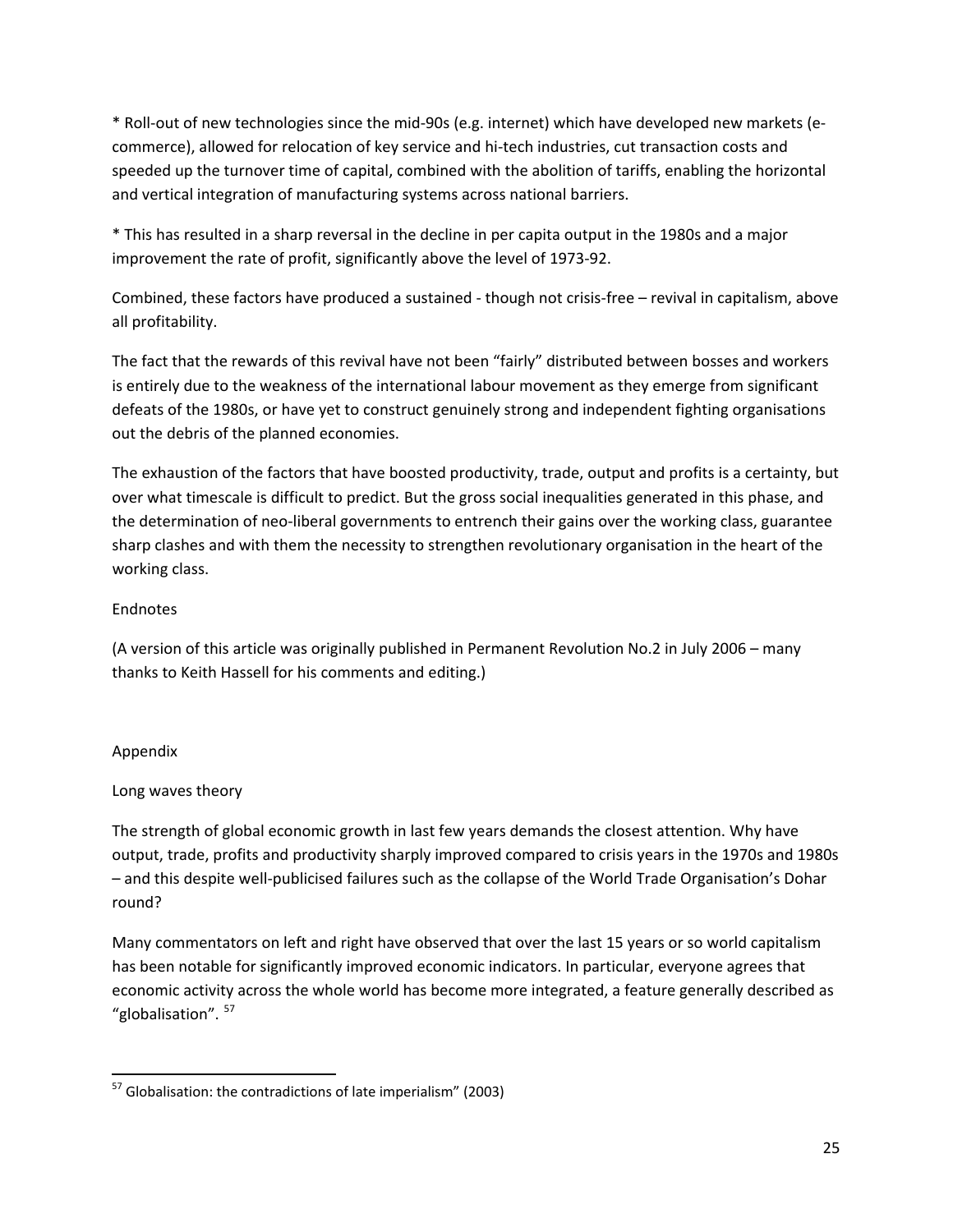Some economists have gone beyond registering this recent growth and have sought to locate it within the history of capitalist expansion and decline over the last hundred years or so. For example, the Economist Intelligence Unit (EIU) notes that:

"Historians have observed some uncanny parallels between the world today and the world on the eve of the first world war at the end of the golden first age of globalization that lasted from 1870 to 1914. That era was marked by a high degree of international mobility of goods, capital and labour and the dominance of a free‐trade orthodoxy that was periodically challenged by protectionist sentiment. There was relatively free trade, hardly any limits on capital movements and freer immigration than today." <sup>[58](#page-25-0)</sup>

This identification of long periods of upswing in the world economy is not a new one. Eighty years ago the Russian economist Kondratieff, suggested it was possible to discern fifty year mega‐cycles (25 years up – 25 years down) based on price movements. Leon Trotsky, while accepting the idea of long upward and downward phases in the world economy, rejected the schematic certainty of Kondratieff's model, with an automatic transition from downward to upward long waves.

Trotsky rather noted that it was the interrelationship between the economy and the superstructure which determined whether or not the capitalist economy could restore the conditions for expanded accumulation:

"Major historical events – economic crises, revolutions, and so on – will determine whether we observe stagnation, booms or regressions in such periods." <sup>[59](#page-25-1)</sup>

As there is nothing pre‐determined about the outcome of revolutions, counter‐revolutions or wars, there is nothing automatic about the transition between the upward or downward phases in the long wave. But without major socioeconomic shocks world capitalism cannot be pulled out of a long downward phase and onto the path of a sustained upward phase. $60$ 

It is now more than 15 years since the end of the Cold War and the start of new wave of globalisation, more than enough time to ask whether, since then, capitalism has been in throes of a upward "long wave" in the manner described by Trotsky.

Mandel on the conditions for a new long upturn

<span id="page-25-0"></span><sup>&</sup>lt;sup>58</sup> Economist Intelligence Unit: Forecast 2020 p19

<span id="page-25-1"></span><sup>&</sup>lt;sup>59</sup> L Trotsky 1921, First Five Years of the Communist International, London, 1973

<span id="page-25-2"></span> $60$  Further Trotsky noted: "How are the cyclical fluctuations blended with the primary movement of the capitalist curve of development? Very simply. In periods of rapid capitalist development the crises are brief and superficial in character, while the booms are long lasting and far-reaching. In periods of capitalist decline, the crises are of a prolonged character while the booms are fleeting, superficial and speculative. In periods of stagnation the fluctuations occur upon one and the same level."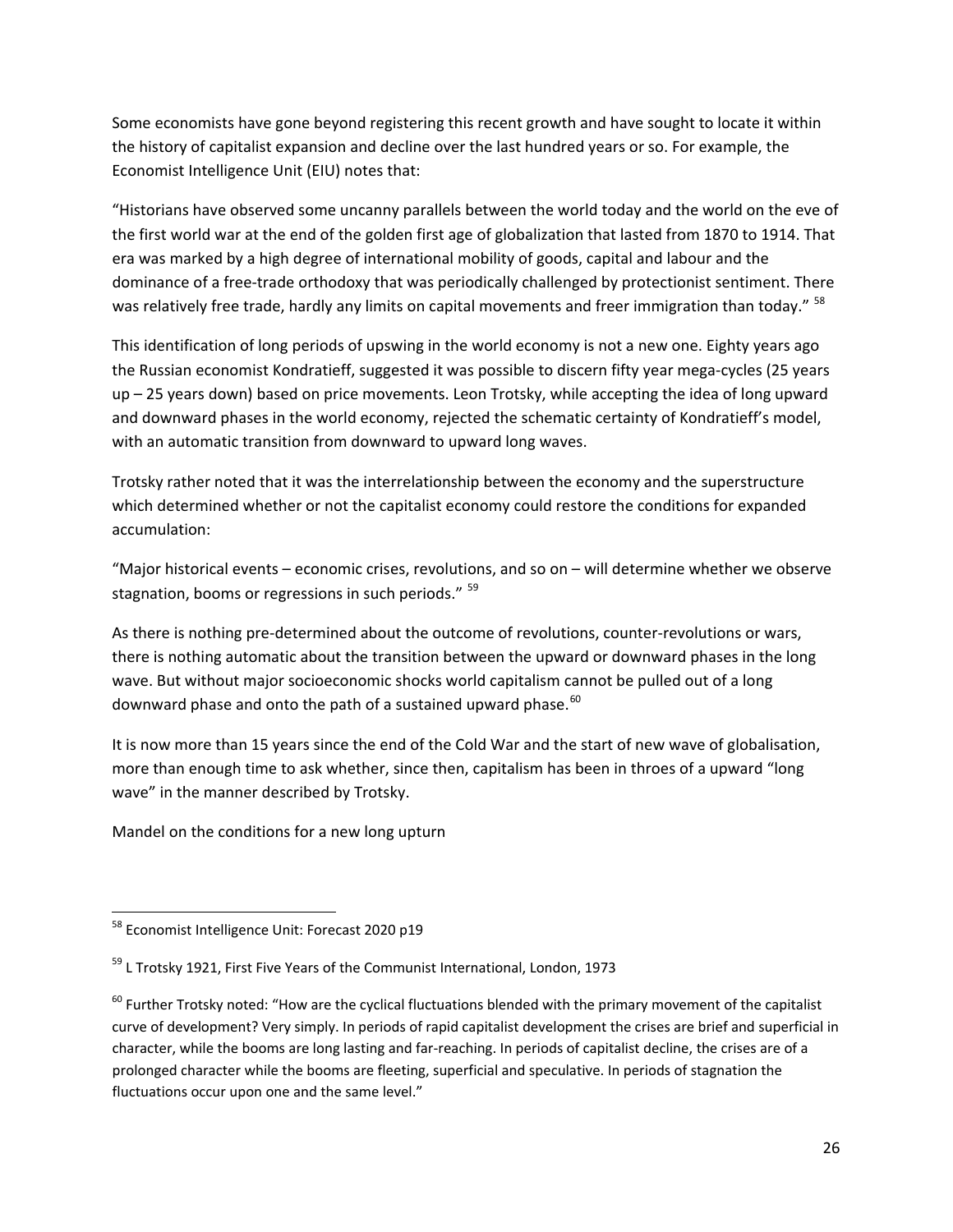In the mid‐1960s Ernest Mandel predicted that the "long boom" after World War Two would come to an end by that decade. He argued that the tendency of the rate to profit to fall would predominate and overcome the factors that had given rise to the post‐war expansion. He based his predictions on long wave theory, which suggests that there are "segments of the overall history of capitalism with definitely distinguishable features". <sup>[61](#page-26-0)</sup>

These "segments" are not statistical averages of any fifty year period that one happens to randomly choose, but correspond to real historical periods (wars, revolutions and counterrevolutions, new discoveries). But nevertheless, the movement of prices, interest rates and so on will show a definite and different marked trend in each of the phases. Crucially, where non‐Marxists seek to explain the driving force behind these trends in such factors as the effect of "bunched innovations" (Schumpeter) or long term infrastructural capital investments (Kondratieff), for a Marxist long wave theory has to be a rate of profit theory. So for Mandel "the essential movements, those that determine the basic trends in the system, remain the fluctuations in the average rate of productive capital accumulation." <sup>[62](#page-26-1)</sup>

Mandel sought to improve Kondratieff's theory by taking on board Trotsky's criticisms of the "stylised" nature of the former's "long cycles" and drew a distinction between the causes giving rise to a downward phase of the long wave and those that lay behind a new upward expansionary phase. To explain the downturn phase one should look to essentially "endogenous" or internal factors; that is, the rising organic composition of capital ensures the Tendency of the Rate of Profit to Fall (TRPF) impacts more and more on the accumulation process and the counter-veiling tendencies have less and less effect. But a long expansionary phase cannot come about "automatically" from purely internal movements of capital, but rather it needs a system shock from major socio‐economic events to restore the global conditions of profitable accumulation.

Mandel refers to the effects of the 1848 revolutions in Europe in creating the basis for massively expanded internal markets in rising bourgeois nation states. Similarly, breakthroughs in transport prepared the 1890s boom. The massive defeats inflicted upon the global working class in the 1930s and 1940s through counterrevolution and world war was the major socio‐economic pre‐condition for the long post-war boom. As a result of this distinction the longevity of the downward, depressionary phase of the long wave cannot be predicted with any certainty. Hence Mandel avoids the charge of adopting Kondratieff's theory of cycles in which the periodicity of both parts of the long wave can be predicted in advance.

The "exogenous" factors combine to create an expansive long wave, "periods in which the forces counteracting the tendency of the average rate of profit to decline operate in a strong and synchronised way. $^{\prime\prime}$ <sup>[63](#page-26-2)</sup>

<span id="page-26-0"></span> $61$  E. Mandel, Long Waves of Capitalist Development, Cambridge, 1980

<span id="page-26-1"></span> $62$  Ibid, p8

<span id="page-26-2"></span> $63$  Ibid, p12